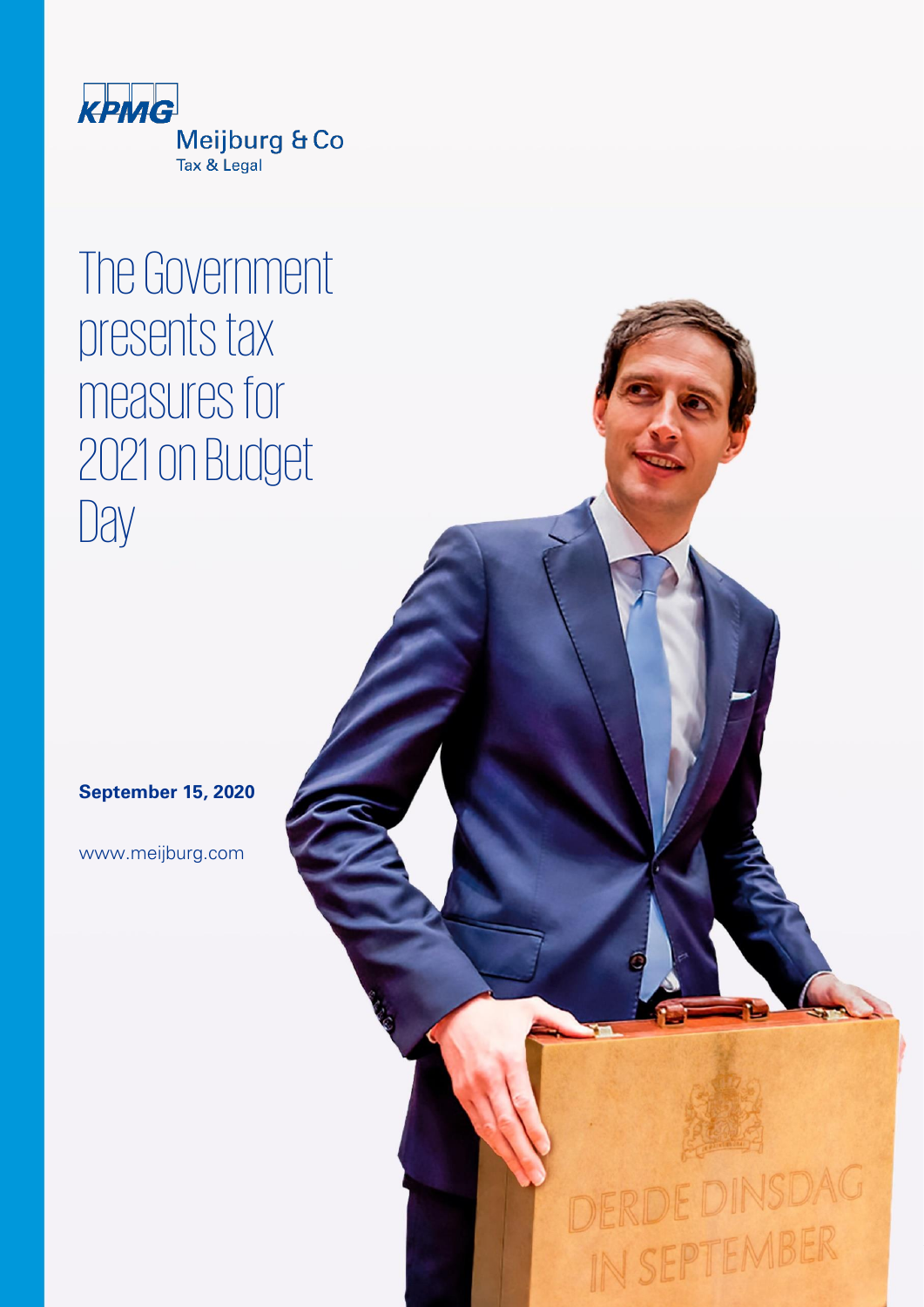# The Government presents tax measures for 2021 on Budget Day

On Budget Day, September 15, 2020, the government presented the 2021 Tax Plan package to the Lower House of Parliament. It contains the following bills:

- 2021 Tax Plan
- Other tax measures 2021
- Changes to Box 3 Act;
- Differentiation of Real Estate Transfer Tax Act;
- $CO<sub>2</sub>$  tax on Industrial Emissions Act
- Improved Feasibility of Allowances Act
- ODE rates 2021 and 2022
- one-off rent reduction tenants with lower income

The 2021 Tax Plan package contains additional measures to stimulate economic growth during the corona crisis and measures for a better, fairer and greener tax system. Many of the proposed measures will take effect on January 1, 2021. Various tax measures related to the corona crisis that were elaborated on in a policy statement granting approvals have now been embedded in law. This memorandum outlines the main features of the 2021 Tax Plan package. Where possible and relevant, we have included in the individual topics other tax measures and developments related to those topics, but have indicated that these are not part of the 2021 Tax Plan package. Please refer to the last section for other tax developments.

A more detailed memorandum about specific corporate income tax issues will follow shortly.

# Content

| 1.1 | No reduction of general corporate income tax rate, extension of SME bracket 5                |  |
|-----|----------------------------------------------------------------------------------------------|--|
| 1.2 | Preventing an exemption via a specific interest deduction limitation (Section 10a CITA)5     |  |
| 1.3 | Clarification of overlap hybrid mismatch measures and interest deduction limitations 5       |  |
| 1.4 | Maximum annual loss set-off, however unlimited carry-forward (2022, not part of the 2021 Tax |  |
| 1.5 |                                                                                              |  |

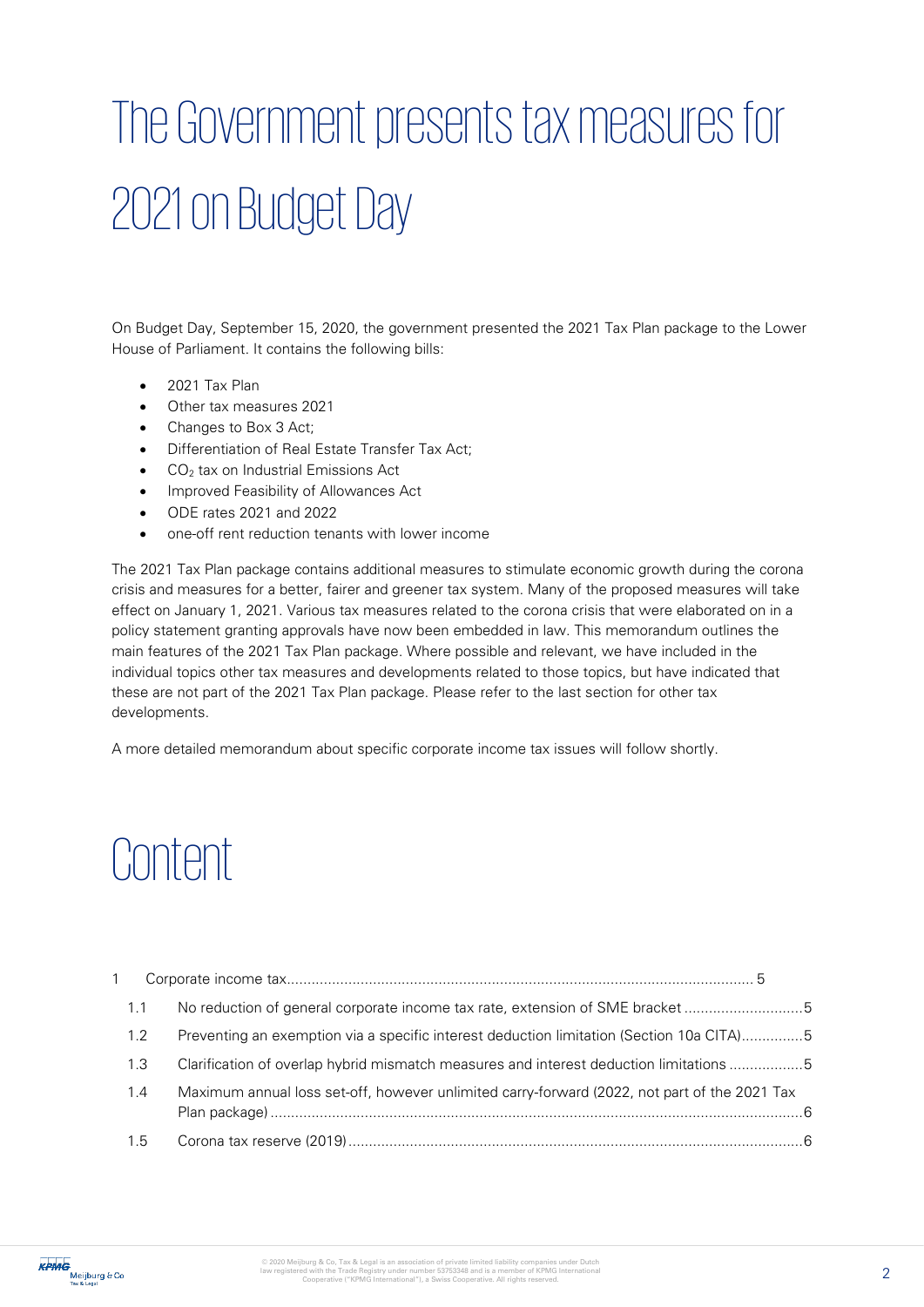| 1.6            | Not applying the arm's length principle if this results in a mismatch (not part of the 2021 Tax Plan |
|----------------|------------------------------------------------------------------------------------------------------|
| 1.7            |                                                                                                      |
| 1.8            | Tightening of the liquidation and cessation loss schemes (not part of the 2021 Tax Plan package)     |
| 1.9            | Progress of new group corporate income tax scheme (not part of the 2021 Tax Plan package)7           |
| 1.10           |                                                                                                      |
| 1.11           |                                                                                                      |
| $\overline{2}$ |                                                                                                      |
| 2.1            | Introduction of a withholding tax on interest and royalties (not part of the 2021 Tax Plan package)  |
| 2.2            | Expansion of withholding tax on dividends to low tax countries (2024, not part of the 2021 Tax       |
| 2.3            | Private Member's bill on conditional final settlement of dividend withholding tax (2020, not part    |
| 3              |                                                                                                      |
| 3.1            |                                                                                                      |
| 3.2            |                                                                                                      |
| 3.3            | Cash donations no longer deductible (not part of the 2021 Tax Plan package) 10                       |
| $\overline{4}$ |                                                                                                      |
| 4.1            |                                                                                                      |
| 4.2            |                                                                                                      |
| 4.3            |                                                                                                      |
| 4.4            |                                                                                                      |
| 4.5            | Deductible items in Box 1 gradually reduced to the basic rate (not part of the 2021 Tax Plan         |
| 4.6            |                                                                                                      |
| 4.7            | Gradual phasing out of credit for no or small home mortgage ('Hillen credit'; not part of the 2021   |
| 4.8            | Deduction for educational expenses abolished (2022, not part of the 2021 Tax Plan package)  13       |
| 4.9            | Measure to counter excessive borrowing from own business (2023, not part of the 2021 Tax             |
| 5              |                                                                                                      |
| 5.1            | Changes to fixed exemption in the work-related costs rules 2020 and 2021  14                         |
| 5.2            |                                                                                                      |
| 5.3            | Addition to income for zero emission company cars increased (not part of the 2021 Tax Plan           |
| 5.4            | Tax treatment subsidy arrangement COVID-19 bonus healthcare professionals for non-                   |
| 5.5            |                                                                                                      |
| 5.6            |                                                                                                      |
| 5.7            |                                                                                                      |

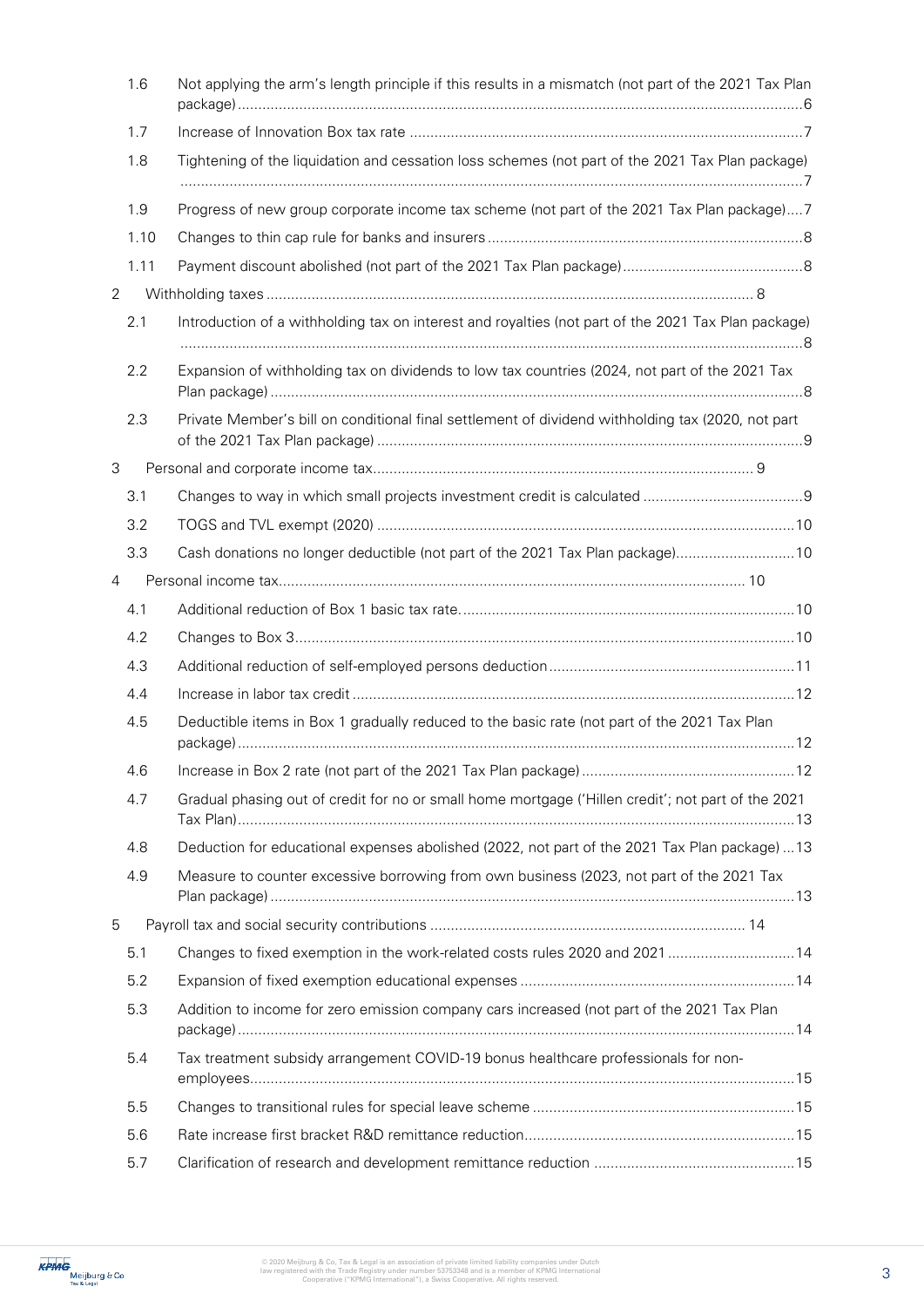|   | 5.8  |                                                                                               |  |
|---|------|-----------------------------------------------------------------------------------------------|--|
|   | 5.9  | Postponement of changes to taxation date for share option rights of start-ups and scale-ups16 |  |
|   | 5.10 | Lump Sum Payment, Early Retirement Scheme and Leave Savings Scheme Bill (not part of the      |  |
| 6 |      |                                                                                               |  |
|   | 6.1  |                                                                                               |  |
|   | 6.2  |                                                                                               |  |
|   | 6.3  |                                                                                               |  |
|   | 6.4  |                                                                                               |  |
| 7 |      |                                                                                               |  |
|   | 7.1  |                                                                                               |  |
|   | 7.2  |                                                                                               |  |
|   | 7.3  | Replacement of the reduced rate scheme (postcoderoosregeling) with a subsidy measure          |  |
|   | 7.4  |                                                                                               |  |
|   | 7.5  |                                                                                               |  |
|   | 7.6  |                                                                                               |  |
|   | 7.7  |                                                                                               |  |
| 8 |      |                                                                                               |  |
| 9 |      |                                                                                               |  |
|   | 9.1  | Relief and recovery package for the economy and labor market (Emergency package 3.0)20        |  |
|   | 9.2  |                                                                                               |  |
|   | 9.3  |                                                                                               |  |
|   | 9.4  | Proposal to extend the Directive on administrative cooperation to digital platforms (DAC7) 21 |  |
|   | 9.5  |                                                                                               |  |
|   | 9.6  |                                                                                               |  |
|   | 9.7  |                                                                                               |  |
|   | 9.8  | Financial service entities and provision of information followed by its exchange with other   |  |
|   | 9.9  |                                                                                               |  |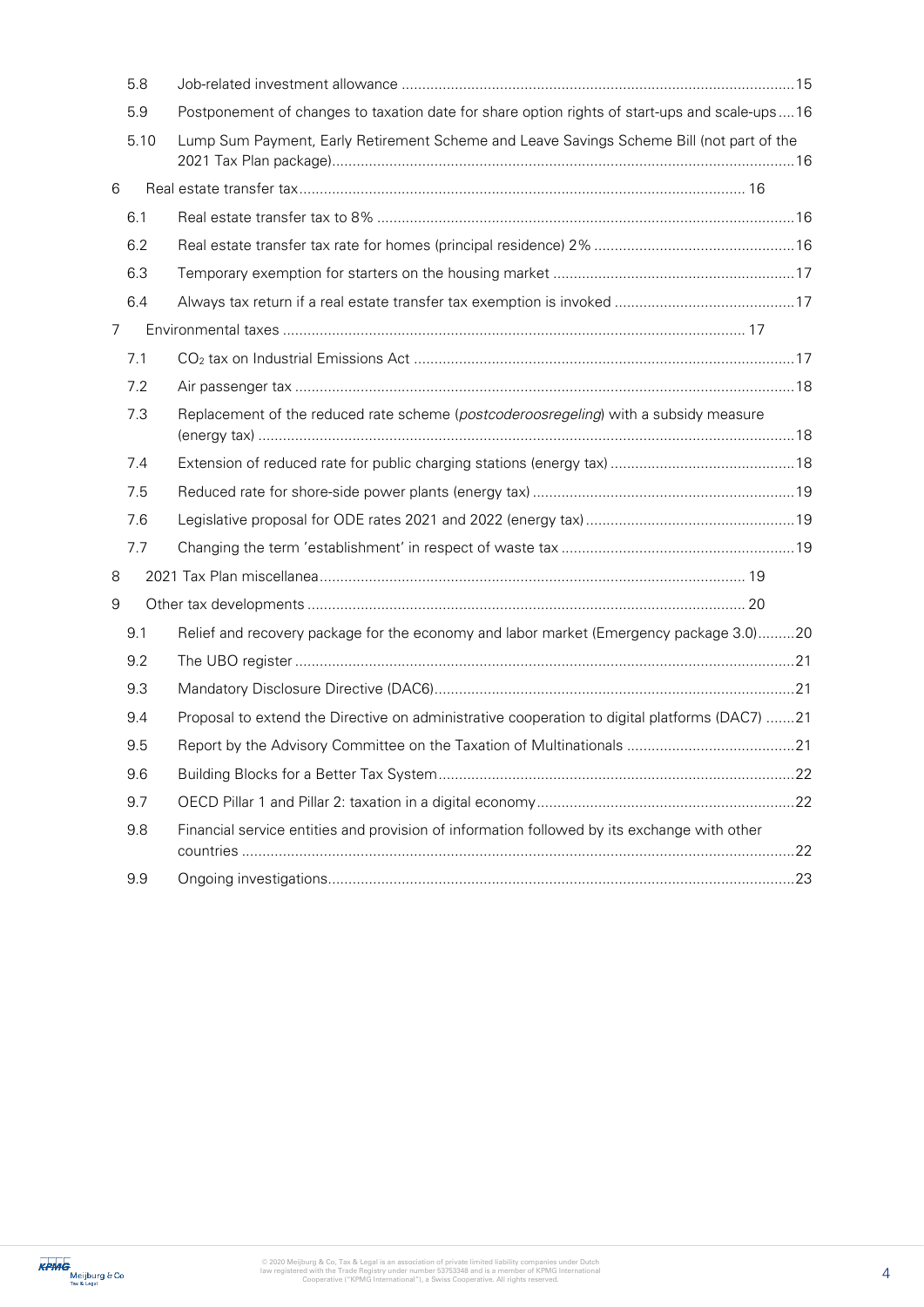# <span id="page-4-0"></span>1 Corporate income tax

# <span id="page-4-1"></span>1.1 No reduction of general corporate income tax rate, extension of SME bracket

The reduction of the general corporate income tax rate from 25% to 21.7% as of January 1, 2021, which had been adopted in 2019, will be canceled. The general corporate income tax will thus remain at 25%. However, the reduction of the low CIT rate from 16.5% to 15% will go ahead. The SME bracket to which the low CIT rate applies will also be extended from EUR 200,000 to EUR 245,000 in 2021 and to EUR 395,000 as of 2022. This means the following:

| <b>CIT</b> rates | 1st bracket.                 | 2nd bracket |
|------------------|------------------------------|-------------|
| 2021             | 15% on the first EUR 245,000 | 25%         |
| 2022 and         | 15% on the first EUR 395,000 | 25%         |
| subsequent years |                              |             |

For taxpayers with a financial year that is the same as the calendar year, the new rates will apply to the 2021 financial year and subsequent years. For taxpayers with a split financial year, a mixed effective rate will apply in proportion to the days of the financial year before and after January 1, 2021 and January 1, 2022 respectively. The withholding tax rate on interest and royalties that will apply as of 2021 is linked to the high CIT rate. That rate will – without an amendment of the law – also be 25%.

# <span id="page-4-2"></span>1.2 Preventing an exemption via a specific interest deduction limitation (Section 10a CITA)

In 2012 the Supreme Court ruled that Section 10a Corporate Income Tax Act 1969, the specific interest deduction limitation combating tax base erosion in a group context, not only leads to the limitation of the deduction of interest, costs and negative foreign exchange results on payables falling under this provision, but also to an exemption of (net) positive elements (negative interest and/or positive foreign exchange results). It is proposed, with effect from financial years commencing on or after January 1, 2021, to henceforth calculate the balance per 10a-payable and no longer exempt a positive balance. Taxpayers could take steps in anticipation of this by, in the 2020 financial year, settling 10a-loans against a positive foreign exchange result.

# <span id="page-4-3"></span>1.3 Clarification of overlap hybrid mismatch measures and interest deduction limitations

The possible overlap between the hybrid mismatch measures and certain interest deduction limitations will be clarified. The general rule is that where deduction limitations overlap, the order of the legislation will be adhered to. This means that first the hybrid mismatch measures will be applied and that, insofar as deductible interest still remains, the earnings stripping measure and the thin cap rule will be applied in respect of that interest.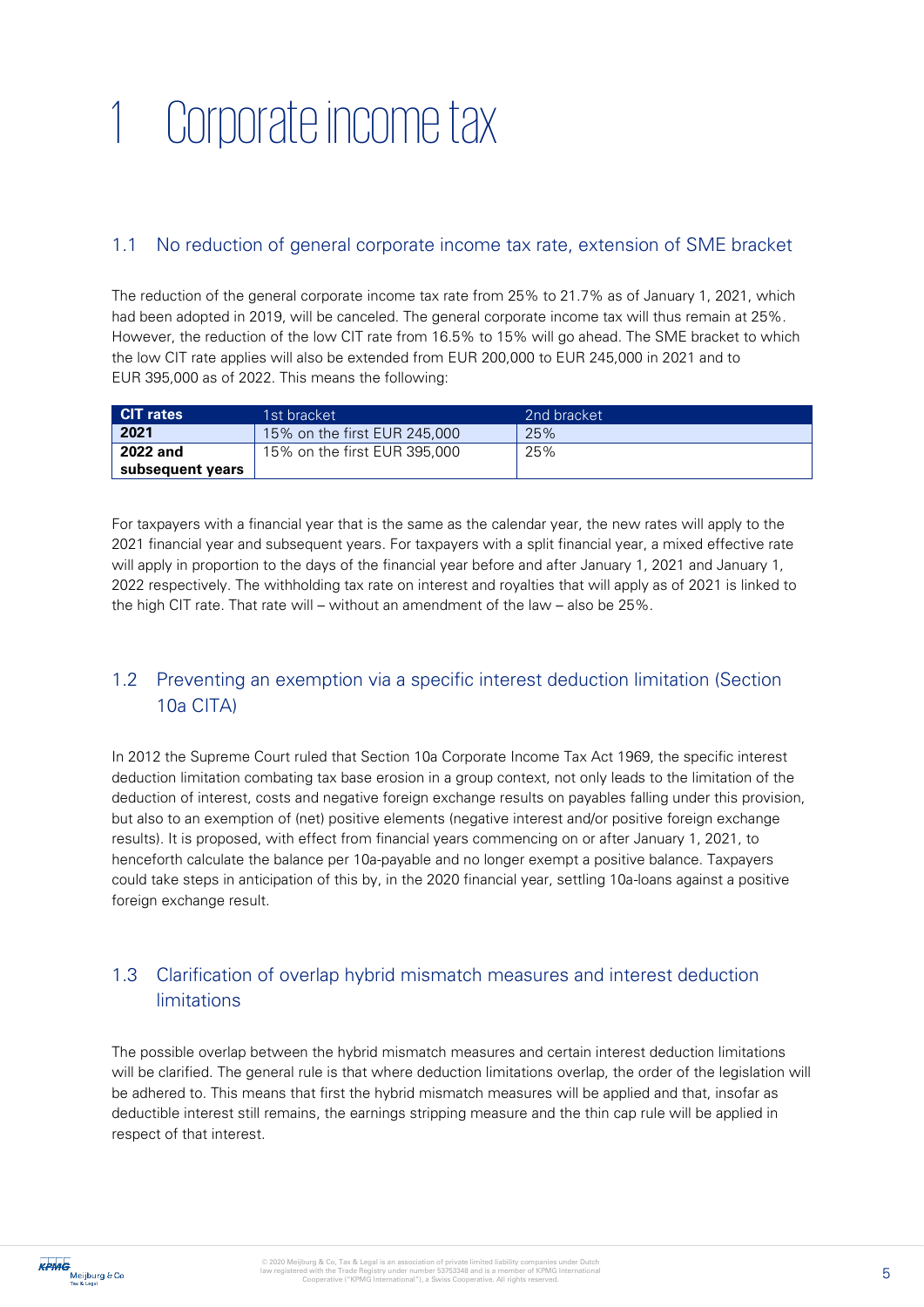Interest and other payments falling under the hybrid mismatch measures will in certain situations still be deductible, if they are deducted from income that has been taken into account twice. If the total interest and payments exceed the income that has been taken into account twice, it is important to establish which part of the interest is included in the amount to be deducted from the income that has been taken into account twice. It is proposed to apply that allocation on a pro rata basis. The part of the interest that is then considered to have been deducted from the income that has been taken into account twice must then, for the question whether that interest is deductible, subsequently be taken into account in respect of the earnings stripping measure and the thin cap rule.

A comparable allocation arrangement will apply to the situation that in any one year, under the hybrid mismatch measures non-deductible interest and payments in the absence of income taken into account twice will become deductible in a later year pursuant to the carry-forward rules.

### <span id="page-5-0"></span>1.4 Maximum annual loss set-off, however unlimited carry-forward (2022, not part of the 2021 Tax Plan package)

By way of a Memorandum of Amendment to the 2021 Tax Plan, the government will propose an in time unlimited carry-forward loss set-off as of January 1, 2022 (currently a carry-forward period of six years applies; the carry-back period is and will remain one year). However, losses will only be fully available for carry-forward and carry-back set off up to an amount of EUR 1 million of taxable profit. In the case of a higher profit, the losses will only be able to be set off up to 50% of that higher taxable profit.

#### <span id="page-5-1"></span>1.5 Corona tax reserve (2019)

Further to and along the lines of the Corona Crisis Emergency Measures Decree, the 2021 Tax Plan contains the legal rules that make it possible, under certain conditions, to create a corona tax reserve (CTR) to be set off against the profit realized in 2019. A created CTR must be included in the profit in the following year. The rules are intended to realize a liquidity benefit at an earlier point in time, compared to the normal loss set-off.

The amount of the CTR is firstly set at the maximum of the expected loss for the year 2020 that is related to the corona crisis. Taxpayers are expected to make a reasonable estimate of how large the coronarelated loss is. In addition, the CTR will amount to a maximum of the tax profit for 2019 (without taking the CTR into account).

The rules have retroactive effect through to the beginning of the last financial year ending in the period January 1, 2019 through March 31, 2020. Taxpayers with a financial year that differs from a calendar year may also create a CTR, provided they comply with the conditions for this.

# <span id="page-5-2"></span>1.6 Not applying the arm's length principle if this results in a mismatch (not part of the 2021 Tax Plan package)

The government has announced that a bill will be presented to the Lower House of Parliament in the spring of 2021, which will ensure that the arm's length principle is, in effect, not applied if this results in a reduction of the profit, insofar as the other country does not tax the corresponding adjustment. This bill will probably not limit the depreciation/amortization of assets that were transferred within the group, insofar as the write-off relates to untaxed gains and reserves in the asset that were not sufficiently taxed during the transfer.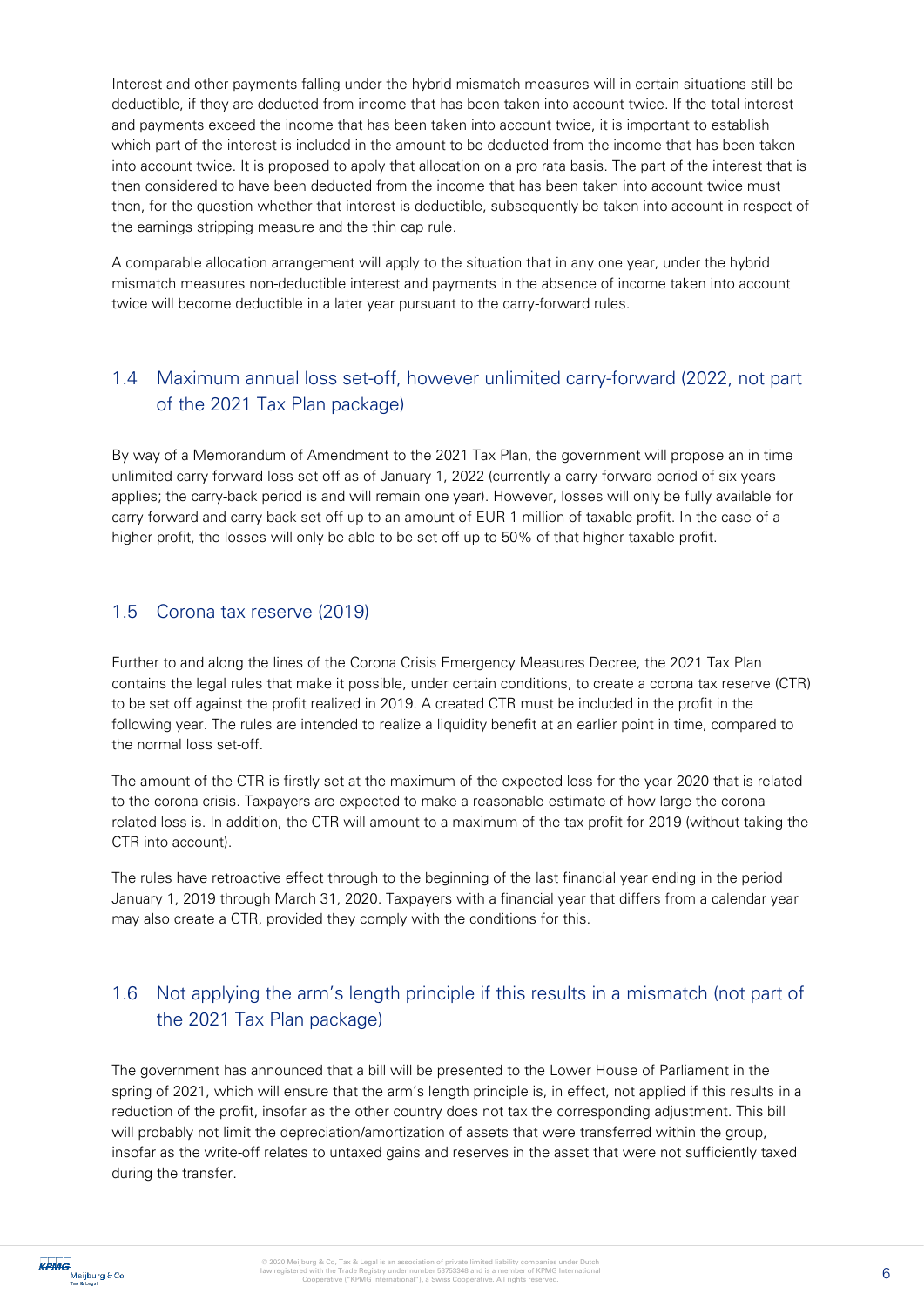#### <span id="page-6-0"></span>1.7 Increase of Innovation Box tax rate

As of financial years commencing on or after January 1, 2021, the effective rate in the Innovation Box will be increased from 7% to 9% This means that the profit realized by innovative companies established in the Netherlands and which arises from innovation will be taxed more heavily. With regard to the crediting of foreign tax on royalties, the new effective rate will be used.

# <span id="page-6-1"></span>1.8 Tightening of the liquidation and cessation loss schemes (not part of the 2021 Tax Plan package)

The liquidation and cessation loss schemes will be tightened as of financial years commencing on or after January 1, 2021. A liquidation loss of a participation, insofar as it amounts to more than EUR 5 million per participation, will only be deductible if:

- the taxpayer holds a qualifying interest in the dissolved entity in terms of control (quantitative condition); and
- the dissolved entity is established in the Netherlands, another EU Member State, the EEA or a state with which the EU has concluded a specific association agreement (territorial condition).

In addition, a ring-fencing condition is also proposed. A liquidation loss is only deductible if the liquidation takes place within a period of three calendar years after the calendar year in which the business totally or almost totally ceased operating or the decision to do so was taken. Rebuttal evidence is possible. The ring-fencing condition will not be strictly enforced if there is a non-tax reason for not complying with the condition. For participations not yet liquidated at the time this measure takes effect, in principle no transitional rules will apply with regard to the quantitative and the territorial condition, but in certain situations they will apply with regard to the ring-fencing condition. The bill also provides for various anti-abuse provisions, such as look-through rules for the liquidation of an intermediate holding company.

Comparable limitations are proposed for the cessation loss scheme for permanent establishments.

# <span id="page-6-2"></span>1.9 Progress of new group corporate income tax scheme (not part of the 2021 Tax Plan package)

Work is in progress on a new group corporate income tax scheme. This is because the current fiscal unity regime is vulnerable under EU law. In connection with this, some elements of the legislation have already been amended, see the **Fiscal Unity Emergency Repair Act** (with, in principle, retroactive effect through to January 1, 2018). However, with regard to other elements, the risks under European law have not (or may not have) entirely disappeared. On Budget Day, the Deputy Minister of Finance, Mr. Vijlbrief, sent a letter to the Lower House of Parliament in which he outlined, among other things, the main features of a potential new group scheme and the follow-up process. The decision to present a bill to the Lower House will be left to a following government.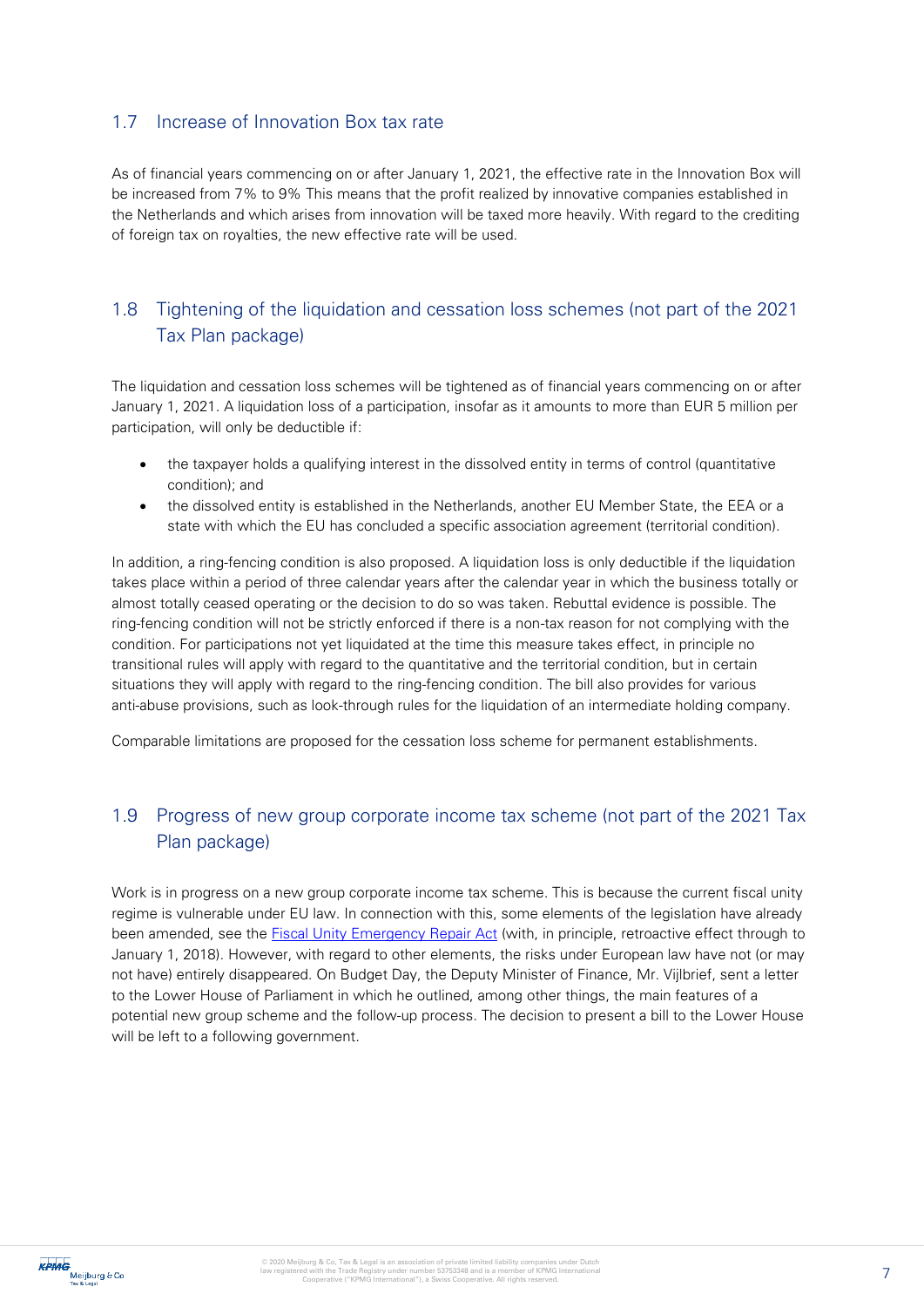#### <span id="page-7-0"></span>1.10 Changes to thin cap rule for banks and insurers

As of January 1, 2021, the additional Tier 1 capital (AT 1) will no longer be included as capital in determining the capital base for the leverage ratio for banks and the equity ratio for insurers used for the purposes of the thin cap rule. This as a result of the judgment rendered on May 15, 2020. As a result of this judgment, AT1 capital qualifies as debt, which means that the remuneration on AT1 capital is deductible for tax purposes. In addition, the percentage for the thin cap rule will be increased from 8% to 9%.

#### <span id="page-7-1"></span>1.11 Payment discount abolished (not part of the 2021 Tax Plan package)

The government had intended to abolish, as of 2021, the payment discount that is currently granted for the payment, in full, of any corporate income tax payable that is paid before the first installment deadline (instead of in installments). The percentage at which the payment discount is calculated is linked to the rate for the late payment interest to be charged. We now know that the latter percentage will be 0.01 through to December 31, 2021. Despite the fact that the payment discount will not be abolished as of 2021, it will be extremely small in 2021 due to the calculation percentage of 0.01.

# <span id="page-7-2"></span>2 Withholding taxes

### <span id="page-7-3"></span>2.1 Introduction of a withholding tax on interest and royalties (not part of the 2021 Tax Plan package)

The government does not want the Netherlands to be used any longer as a gateway to low tax countries, and wants to lessen the risk of tax avoidance by shifting the (Dutch) tax base to low tax countries. A withholding tax on interest and royalties will therefore be introduced as of January 1, 2021, at a rate that is linked to the highest corporate income tax then applying (see 1.1 above). The measure will apply to cash flows to countries with a profit tax rate of less than 9% that appear on the Dutch blacklist and to countries appearing on the EU list of non-cooperative jurisdictions. More information can be found in [our previous](https://meijburg.com/news/tax-measures-2020)  [memorandum](https://meijburg.com/news/tax-measures-2020) about this.

### <span id="page-7-4"></span>2.2 Expansion of withholding tax on dividends to low tax countries (2024, not part of the 2021 Tax Plan package)

By letter dated May 29, 2020 to the Lower House of Parliament, the Deputy Minister of Finance announced that as of January 1, 2024 dividend flows to low tax jurisdictions will be taxed. Measures to realize this will be worked out in detail before the government's term of office ends. With a view to this, as of 2024 the withholding tax on interest and royalties will be supplemented by a [withholding tax on](https://meijburg.com/news/withholding-tax-dividends-low-tax-jurisdictions-2024)  [dividends.](https://meijburg.com/news/withholding-tax-dividends-low-tax-jurisdictions-2024)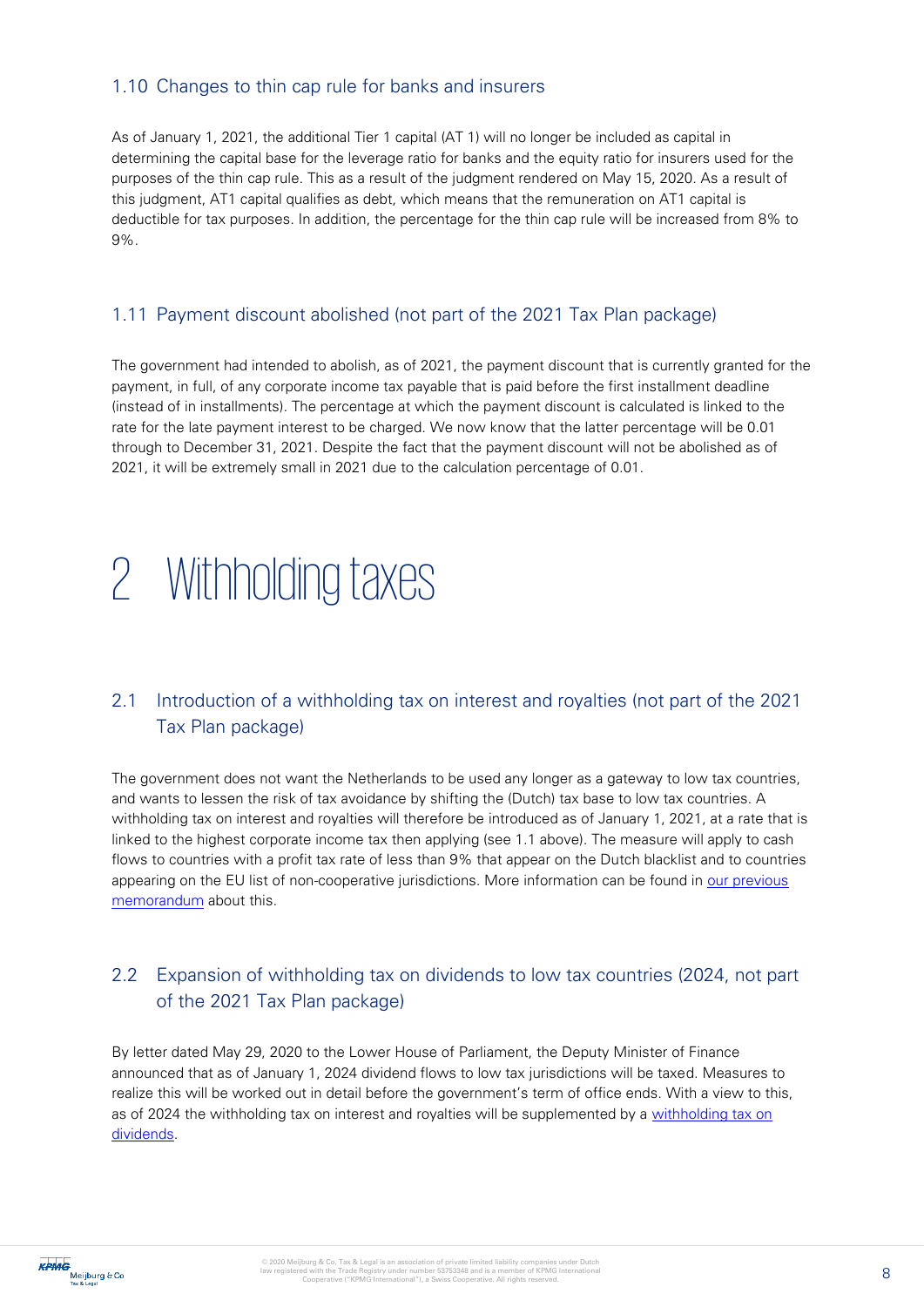# <span id="page-8-0"></span>2.3 Private Member's bill on conditional final settlement of dividend withholding tax (2020, not part of the 2021 Tax Plan package)

On July 10, 2020 Lower House MP Bart Snels (of the GroenLinks parliamentary party) presented a private member's bill to the Lower House of Parliament in which he proposes introducing a final settlement obligation for dividend withholding tax purposes for certain types of cross-border relocations of the registered office, cross-border mergers, cross-border divisions and cross-border share mergers. This concerns cross-border reorganizations with regard to Dutch-resident withholding agents that are members of a group as referred to in Section 24b of the Dutch Civil Code or similar foreign rules, with a consolidated net turnover of at least EUR 750 million. It is proposed to introduce the measures with retroactive effect to 12:00 noon on July 10, 2020. More information can be found in [our previous memorandum](https://meijburg.com/news/private-members-bill-conditional-final-settlement-dividend-withholding-tax-presented-lower) about this.

# <span id="page-8-1"></span>3 Personal and corporate income tax

#### <span id="page-8-2"></span>3.1 Changes to way in which small projects investment credit is calculated

The small projects investment credit (*kleinschaligheidsinvesteringsaftrek*; KIA) is tax relief to encourage relatively small-scale investments. The amount that a taxpayer may deduct from its profit under this tax relief is dependent on the annual amount invested.

However, the current legislative text does not provide sufficient information about how the amount of the KIA should be calculated if a taxpayer's business is part of a collaborative arrangement, such as a partnership or a general partnership (vennootschap onder firma; VOF). This lack of clarity has resulted in several court cases. The Supreme Court has rendered judgment in a number of these cases. To remove this lack of clarity, the government is proposing to amend the legislation. In part this concerns a clarification of the legislative text and in part repairs the legal rule formulated by the Supreme Court in these judgments.

The clarification and amendment of the legislative text includes the calculation of the amount of the KIA if a taxpayer's business is part of a collaborative arrangement.

The Supreme Court also noted in one of its judgments that, in the case of taxpayers with several businesses, the KIA must be determined on the basis of the total investments in all the businesses. However, the government never intended this. To prevent misunderstandings, the proposed amendment therefore explicitly provides for the determination of the amount of the KIA per business to also be based on the invested amount per business and thus not, as the Supreme Court noted, on the total investment for all the taxpayer's businesses combined.

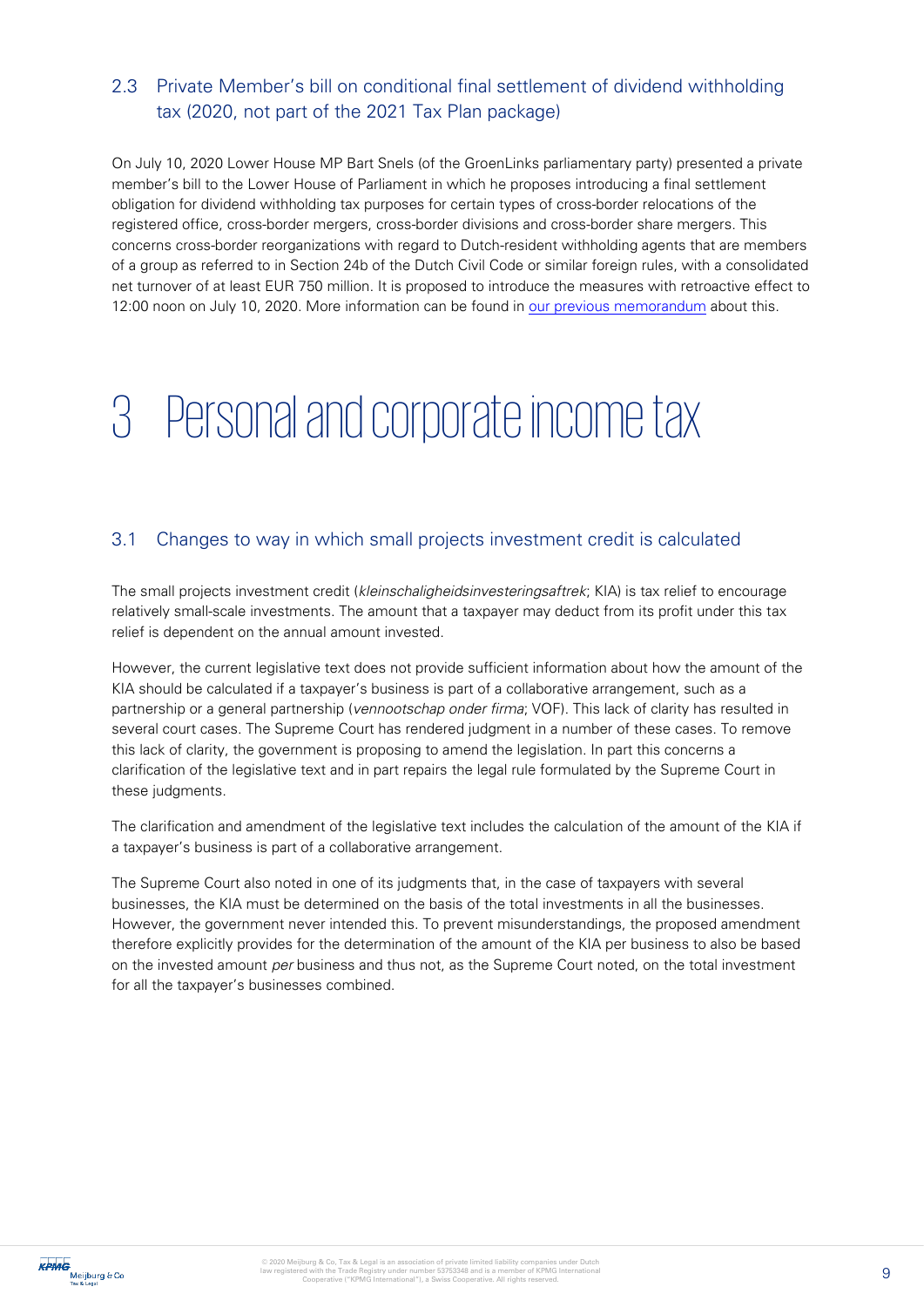# <span id="page-9-0"></span>3.2 TOGS and TVL exempt (2020)

The corona measures Compensation for Entrepreneurs in Affected Sectors COVID-19 (Tegemoetkoming Ondernemers Getroffen Sectoren COVID-19; TOGS) and Overhead Compensation SMEs (Tegemoetkoming Vaste Lasten mkb; TVL) will be made tax-exempt with retroactive effect. To realize this, an (objective) exemption for this compensation will be included in the legislation, with retroactive effect to January 1, 2020. Taxpayers can take advantage of this exemption by including this compensation in their (personal or corporate income tax) return under the heading 'Other extraordinary expenses' and under the heading 'Other exempt profit components'. The downside to this exemption is that any refunds of the above compensation will not be deductible.

#### <span id="page-9-1"></span>3.3 Cash donations no longer deductible (not part of the 2021 Tax Plan package)

Donations are only deductible if a taxpayer can prove the donation by means of written documentation. This also applies to cash donations. To prove that the donation was made, a receipt can, for example, be used. However, in practice it turns out that receipts are also issued without the listed amounts having been donated. That is why cash donations will no longer be eligible for the donation deduction.

# <span id="page-9-2"></span>4 Personal income tax

#### <span id="page-9-3"></span>4.1 Additional reduction of Box 1 basic tax rate.

As of 2021, the basic tax rate in Box 1 (including national insurance contributions) will be reduced from 37.35% to 37.1%. This basic rate will apply to income through to EUR 68,507. The top rate for income above this will remain at 49.5%. As of 2021 the rate for state pension beneficiaries will be reduced from 19.45% to 19.2% for income of roughly EUR 35,000. The reduction of the basic rate in Box 1 will continue until it has decreased to 37.03% in 2024.

### <span id="page-9-4"></span>4.2 Changes to Box 3

The changes to the taxation of income from savings and investment in Box 3 [announced on September 6,](https://meijburg.com/news/deputy-minister-announces-change-box3)  [2019,](https://meijburg.com/news/deputy-minister-announces-change-box3) which uses the actual ratio between a taxpayer's savings, investment and debts, will not be continued in this form. Although this would serve the interests of savers, it would disproportionately disadvantage other groups and thus lead to unbalanced outcomes.

To accommodate a large number of savers and the relatively small investors in the short-term, a change will be made within the current regime. In 2021, the tax-free amount in Box 3 will increase from EUR 30,846 to EUR 50,000 (for tax partners jointly from EUR 61,692 to EUR 100,000). New bracket limits will be set, with the second bracket beginning at a total of Box 3 assets of EUR 100,000 and the third bracket at total assets of EUR 1,000,000. As of 2021, the basic rate in Box 3 will increase from 30% to 31%.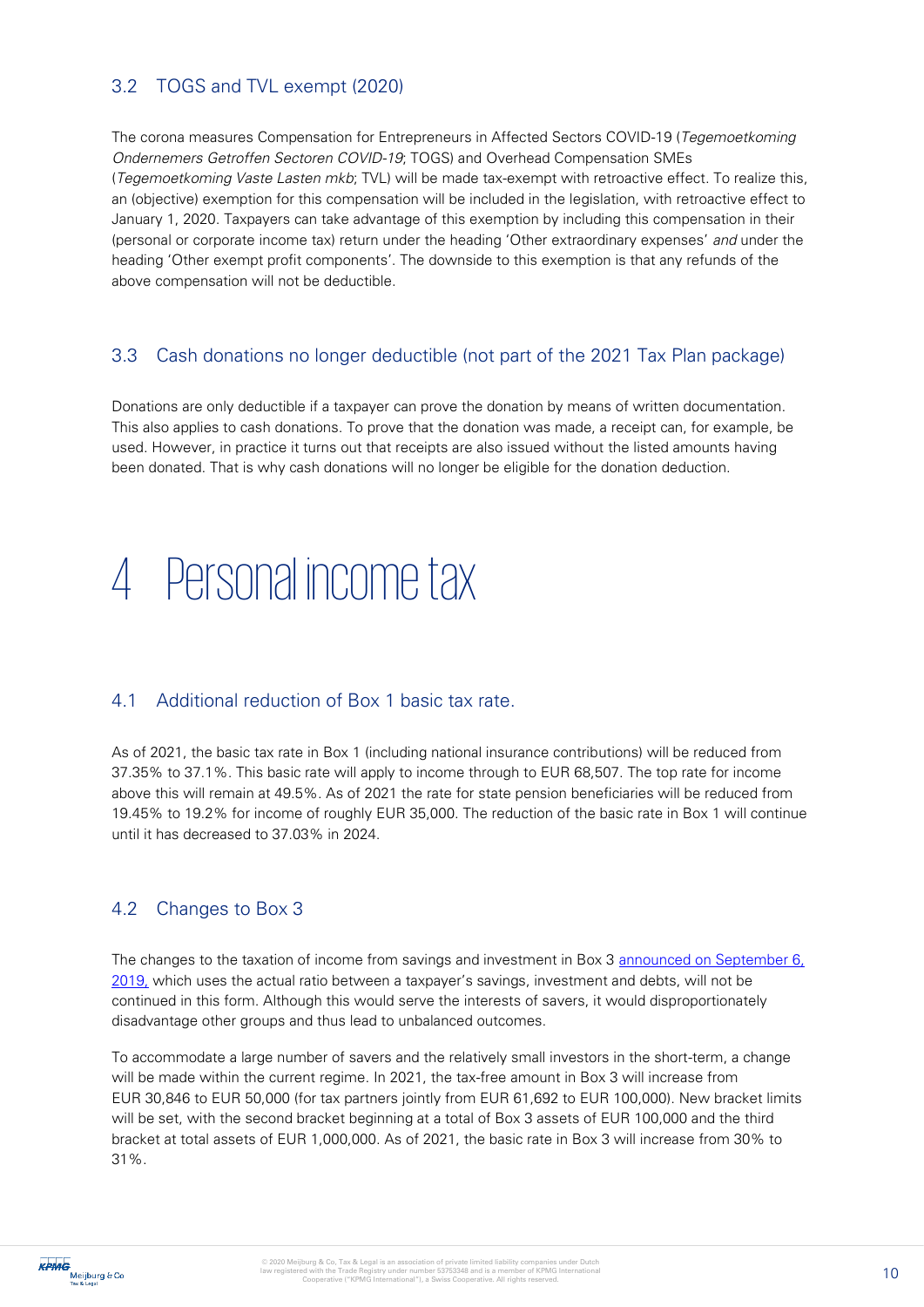The ultimate goal of the current government is to tax the actual return. However, this goal cannot be realized in the short-term, but the government will further examine the long-term options for reforming the Box 3 regime based on the options presented in the **Building Blocks reports**, such as a progressive tax rate, an assets tax and the taxation of the actual return. These are fundamental changes to the structure of the regime that require more time, because the Dutch tax authorities must be given the opportunity to make these changes in their systems and to implement them.

The proposed increase in the tax-free amount in Box 3 means that a significant number of taxpayers who currently file personal income tax returns, will no longer be obliged to do so under the prevailing rules. Since a number of schemes (for example the healthcare allowance and the child-related budget) have an assets test that is linked to the savings and investment tax base (that is the capital yield tax base for box 3 insofar as it exceeds the tax-free amount), this would mean that more people could claim these schemes. To prevent this undesired effect, assets tests will no longer use the savings and investment tax base but the capital yield tax base for Box 3. In addition, to continue to provide the administrators of these assetdependent schemes with information about the assets, this bill proposes to set the amount of the capital yield tax base, insofar as it amounts to more than EUR 31,340 (the tax-free amount as of 2021 as it would be under unchanged policy) in a decision open to objection. This decision will be included in the personal income tax assessment. This means that also taxpayers who do not have to pay any personal income tax, must file personal income tax returns as appropriate.

The unintended effect that increasing the tax-free amount will have on the aggregate income, which also affects the income-dependent schemes (for example, the childcare allowance) will remain intact, because the government believes it is too complex in its implementation.

#### Old years

On June 14, 2019 the Supreme Court rendered several judgments on the tax on deemed investment income in the years 2013 and 2014. In these judgments the Supreme Court ruled that the taxation at the regime level is contrary to the European Convention on Human Rights and fundamental freedoms, insofar as the nominal return achievable without (too many) risks is less than 1.2%.

Whether there is actually such an infringement depends on whether the return reported during the years 2013 and 2014 was indeed less than 1.2% This also applies for the years 2015 and 2016, because the Box 3 regime applied unchanged in those years. After receiving the advice from the parliamentary lawyer engaged by the Lower House of Parliament, the government also asked three independent legal experts for advice. In addition, The Netherlands Bureau for Economic Policy Analysis (Centraal Planbureau; CPB) was asked to indicate which return was achievable without (too much) risk in the years 2013 through 2016. The advice and the CPB report were presented in March 2020. The experts advise compensating taxpayers where necessary; this advice is generally in accordance with the parliamentary lawyer's advice. The Deputy Minister has subsequently indicated that he aims to issue a (further) government response in the autumn of 2020.

#### <span id="page-10-0"></span>4.3 Additional reduction of self-employed persons deduction

The self-employed persons deduction will be reduced from EUR 7,030 to EUR 6,670. The phasing out of the self-employed persons deduction is accelerating, on top of the steps already taken last year. The selfemployed persons deduction will be reduced annually until it reaches EUR 3,240 in 2036 (this was initially EUR 5,000 in 2028). The government wants to use the reduction of the self-employed persons deduction to close the growing gap between flex and permanent jobs and to combat pseudo self-employment.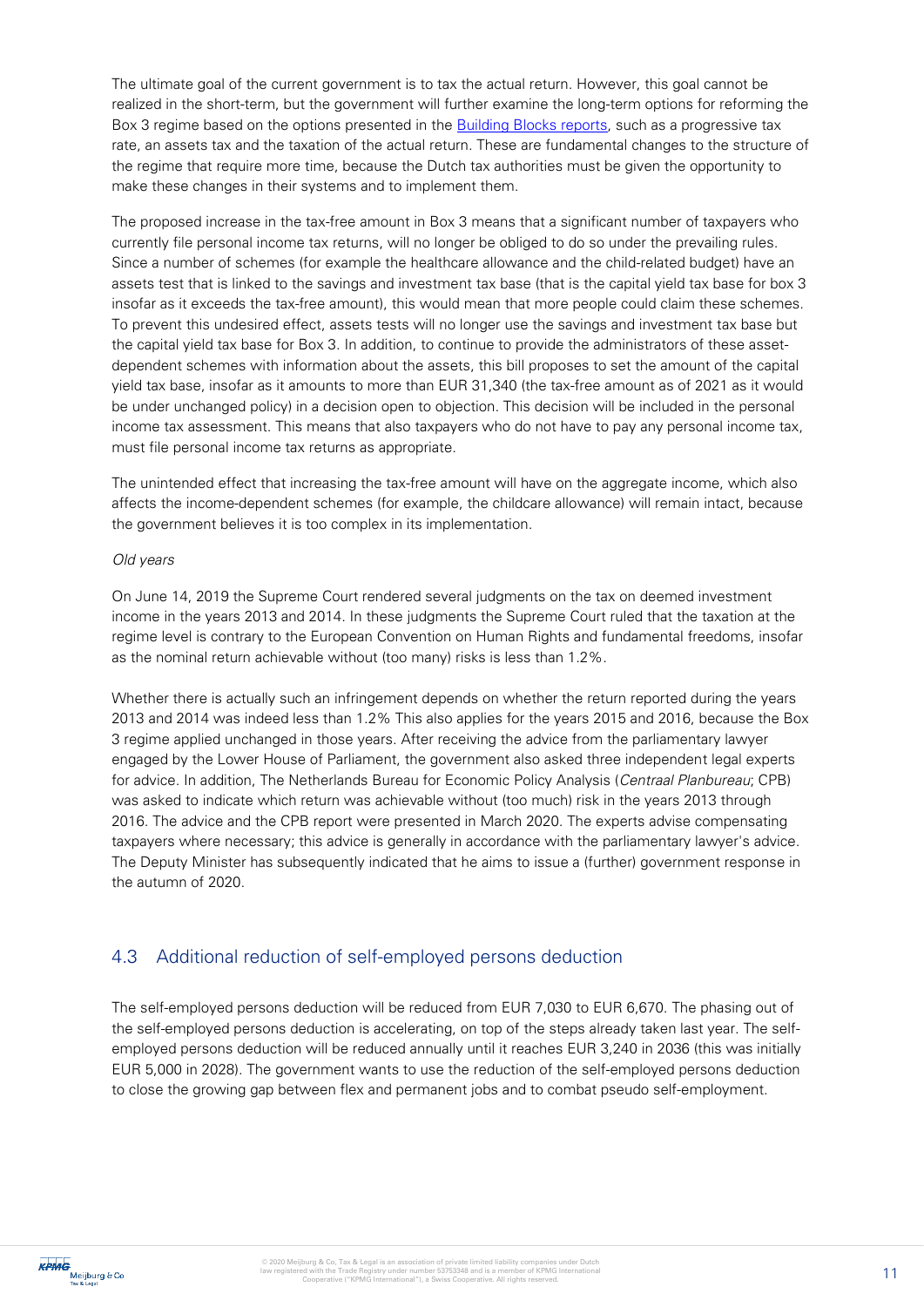#### <span id="page-11-0"></span>4.4 Increase in labor tax credit

As of 2021, the labor tax credit will be increased to the level initially set for 2022. Compared to 2020, this means the following changes for 2021:

|                                  | 2020           | 2021           |
|----------------------------------|----------------|----------------|
| Labor tax credit: amount limit 1 | <b>EUR 279</b> | <b>EUR 463</b> |
| Labor tax credit: amount limit 2 | EUR 3,595      | EUR 3,837      |
| Labor tax credit: amount limit 3 | EUR 3,819      | EUR 4,205      |
| Labor tax credit: amount limit 4 | EUR 0          | EUR 0          |
|                                  |                |                |
| Labor tax credit: phasing out    | EUR 34,954     | EUR 35,652     |
| point                            |                |                |
| Labor tax credit: phasing out    | 6%             | 6%             |
| percentage                       |                |                |

This means that for employment income of EUR 105,735, the full labor tax credit is phased out in 2021, compared to EUR 98,604 in 2020.

# <span id="page-11-1"></span>4.5 Deductible items in Box 1 gradually reduced to the basic rate (not part of the 2021 Tax Plan package)

In 2021 the accelerated phasing out of the rate at which deductible items in Box 1 can be taken into account will be continued. This concerns:

- the deductible expenses relating to the principal residence (such as the mortgage interest deduction);
- the entrepreneur's allowance:
- the SME profit exemption;
- the exemption in the regime for making assets available;
- the personal tax credit (partner alimony, expenditure on specific healthcare costs, weekend expenses for the disabled, educational expenses, deductible donations and – under transitional rules – losses on investments in venture capital).

These deductible items, insofar as they fall in the highest bracket, can only be deducted at 46% in 2020. In 2021 the deduction will be reduced to 43%, in 2022 to 40% and as of 2023 ultimately to 37.05%, the basic rate then applying.

#### <span id="page-11-2"></span>4.6 Increase in Box 2 rate (not part of the 2021 Tax Plan package)

As a measure related to the reduction of the corporate income tax rates, the Box 2 personal income tax rate will be increased from 26.25% to 26.9% as of 2021. The increased rate will also apply to existing substantial interest claims. As of 2021, the combined rate (corporate income tax plus Box 2) will fluctuate between 37.87% and 45.18%, depending on, in particular, the size of a company's profits.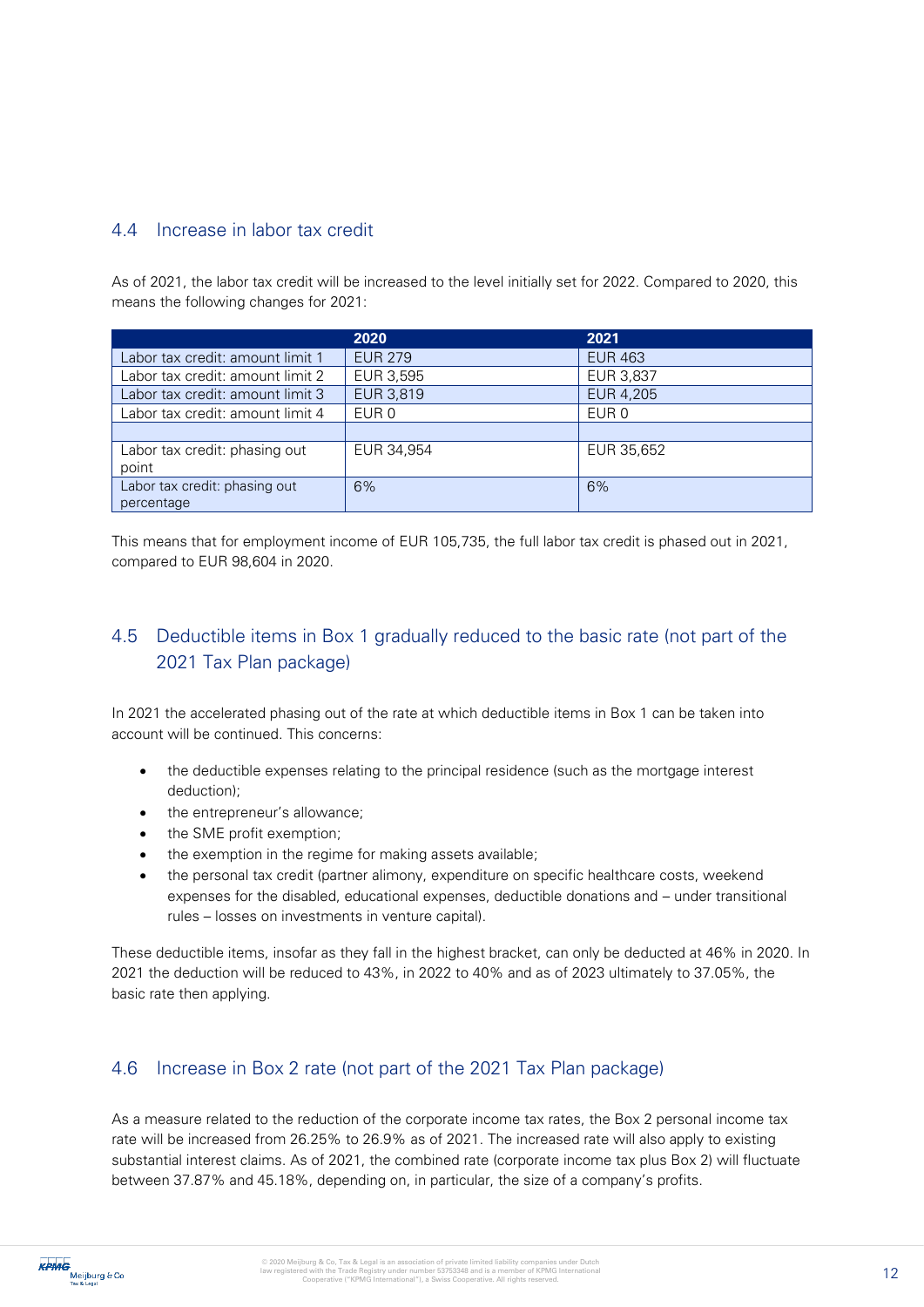# <span id="page-12-0"></span>4.7 Gradual phasing out of credit for no or small home mortgage ('Hillen credit'; not part of the 2021 Tax Plan)

The credit for not having a home mortgage or only having a small home mortgage (the 'Hillen credit') gives taxpayers who have repaid all or almost all of their home mortgage and thus pay no or almost no interest, a deduction item that, until 2019, was equal to the imputed income from home ownership (eigenwoningforfait) (less any remaining interest). As of 2019 the Hillen credit is being phased-out in equal steps over thirty years. In 2021 the credit to be taken into account will thus only be 90%.

# <span id="page-12-1"></span>4.8 Deduction for educational expenses abolished (2022, not part of the 2021 Tax Plan package)

The government wants to replace the current personal income tax deduction for educational expenses with an individual learning account: the STAP budget subsidy scheme. However, the introduction of this scheme has been delayed, so that educational expenses will still be deductible in 2021. The deduction is expected to be abolished as of January 1, 2022. Transitional rules will apply to the situation where someone has already deducted educational expenses and receives a refund after the deduction has been abolished.

# <span id="page-12-2"></span>4.9 Measure to counter excessive borrowing from own business (2023, not part of the 2021 Tax Plan package)

On June 17, 2020, the Deputy Minister of Finance presented the bill on the Excessive Borrowing from Own Companies Act to the Lower House of Parliament. In the case of substantial interest holders who borrow more than EUR 500,000 from their company, it is proposed to tax the excess as income derived from a substantial interest. Home acquisition debt is excluded. The measure will apply for the first time to the 2023 calendar year, one year later than originally planned. Each substantial interest holder who has borrowed more than EUR 500,000 will have to review their position before then. More information can be found in [our previous memorandum](https://meijburg.com/news/bill-against-excessive-borrowing-own-company-presented-lower-house) about this.

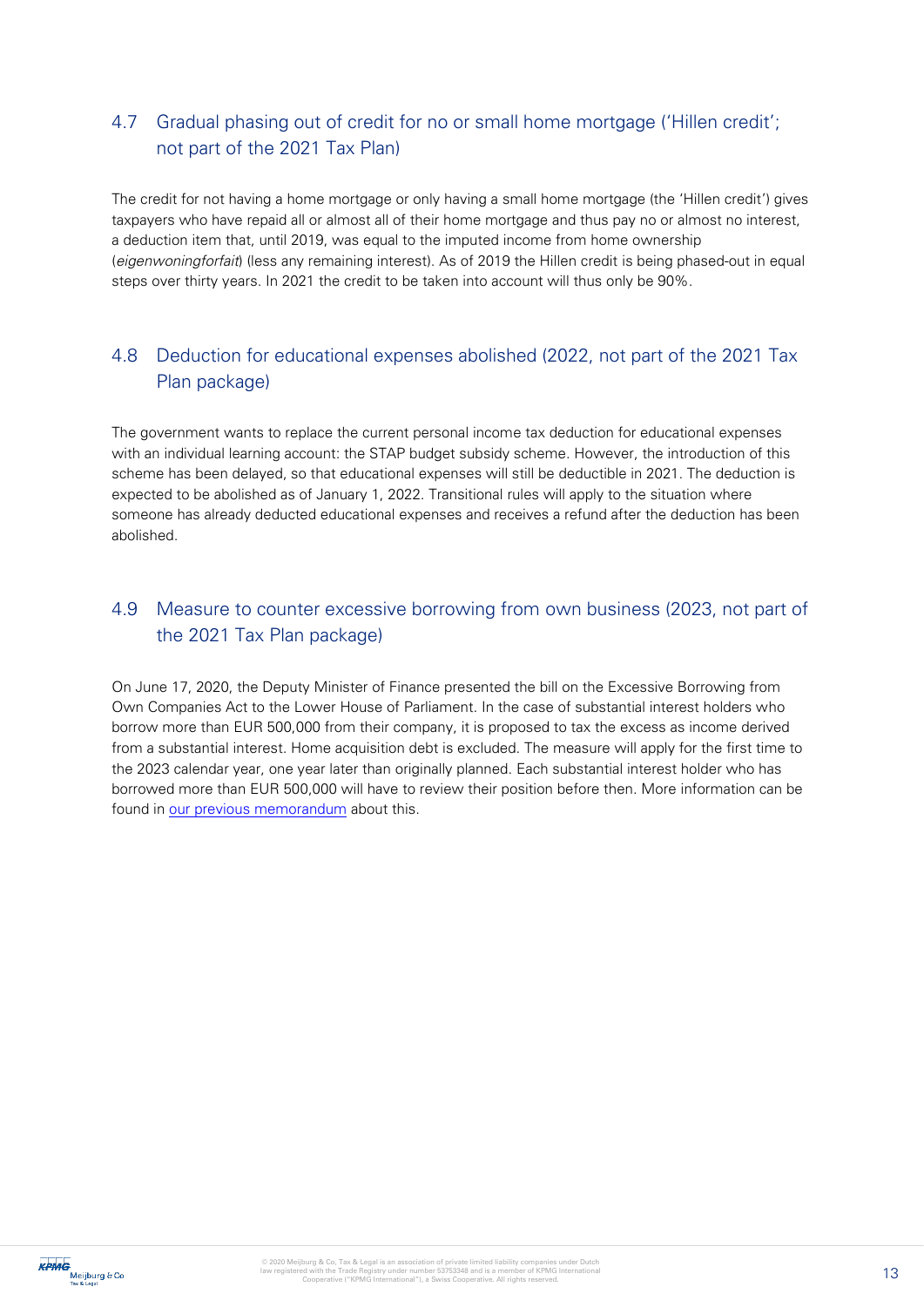# <span id="page-13-0"></span>5 Payroll tax and social security contributions

#### <span id="page-13-1"></span>5.1 Changes to fixed exemption in the work-related costs rules 2020 and 2021

As a result of the corona crisis, the fixed exemption that employers have for untaxed reimbursements and provisions will be increased for 2020 from 1.7% to 3% for the first EUR 400,000 of the payroll per employer. The percentage of 1.7% for the first EUR 400,000 of the payroll per employer will remain the same in 2021 and the percentage of 1.2% applying to the payroll for tax purposes from EUR 400,000 will be reduced to 1.18% as of January 1, 2021.

#### <span id="page-13-2"></span>5.2 Expansion of fixed exemption educational expenses

The specific exemption applying to employee educational expenses will be expanded to cover former employees (former employment). The exemption applies to the costs of a training program or course undertaken with a view to obtaining income. The expansion makes it possible to include an additional budget for education in a redundancy plan. Unlike employees in active employment, the exemption will not apply if the costs relate to updating and improving knowledge and skills for the purposes of any employment that former employees might already have.

# <span id="page-13-3"></span>5.3 Addition to income for zero emission company cars increased (not part of the 2021 Tax Plan package)

As of 2021, the reduced addition to income for zero emission company cars (cars without  $CO<sub>2</sub>$  emissions) will be increased. In 2021 it will increase from 8% to 12%. In addition, the maximum list price over which the reduced addition to income is calculated will be reduced from EUR 45,000 to EUR 40,000 in 2021. The normal addition to income of 22% will apply to the excess. An exception applies to hydrogen-powered cars and solar cars. For these cars, the reduced addition to income percentage applies to the full amount of the list price.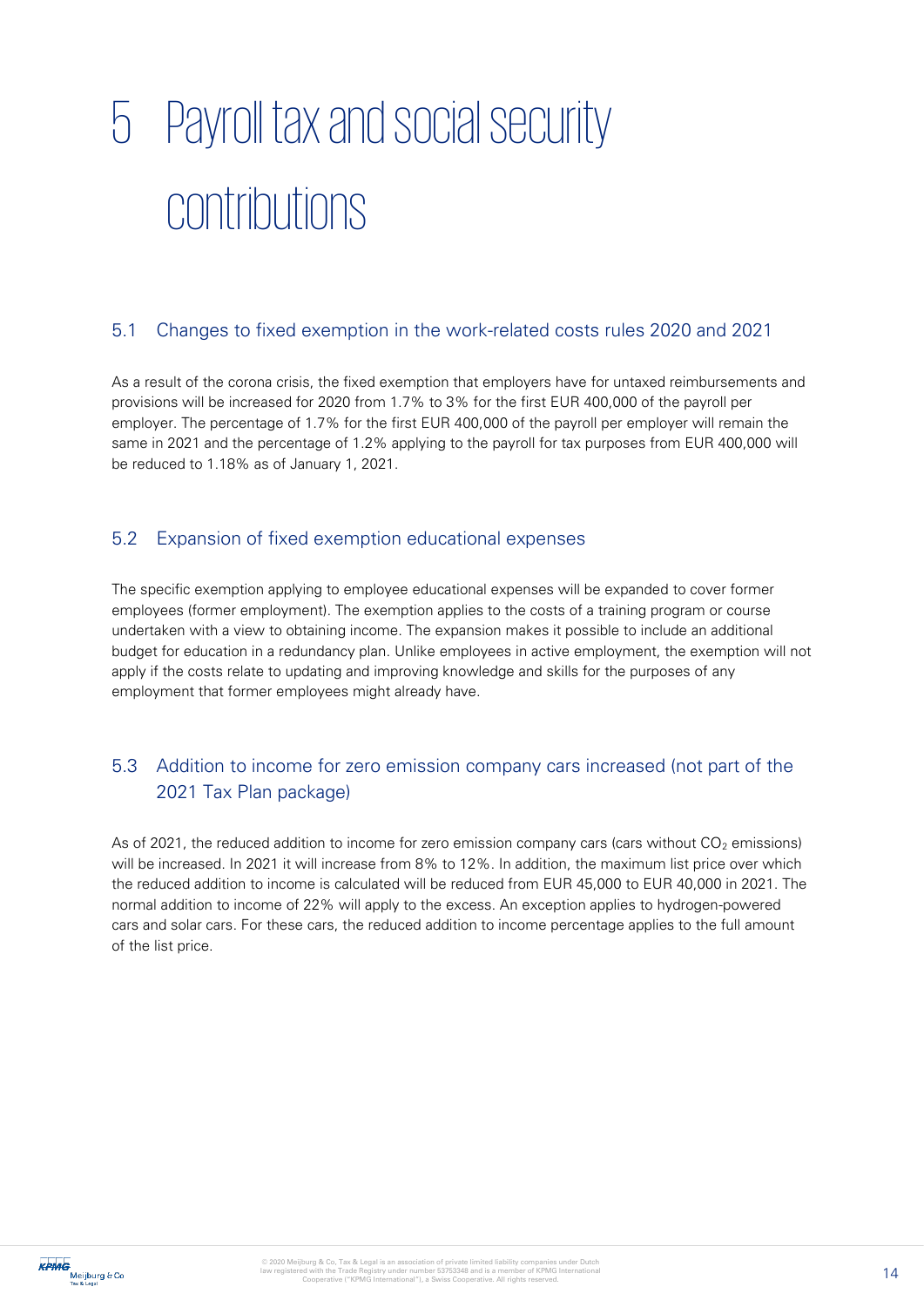# <span id="page-14-0"></span>5.4 Tax treatment subsidy arrangement COVID-19 bonus healthcare professionals for non-employees

It is proposed to introduce a final levy of 75% for the net healthcare bonus of EUR 1,000 that healthcare professionals who are not employees (such as self-employed persons and externally insourced personnel) receive. The final levy must be paid by the healthcare institution that will be compensated for this by the government. Healthcare institutions must keep separate accounts and records for non-employees showing to whom the bonus was paid and must notify the healthcare professionals in writing that the final levy on the healthcare bonus has been paid. The healthcare bonus paid to employees can be deducted from the fixed exemption in the work-related costs rules. If the fixed exemption is exceeded, the government will compensate the employer for the 80% final levy payable.

#### <span id="page-14-1"></span>5.5 Changes to transitional rules for special leave scheme

The transitional rules for the special leave scheme will be changed to enable the proper settlement of the special leave scheme and to resolve any practical objections. The deemed moment when the credit is made available to the employee (fictief genietingsmoment) of December 31, 2021 will be changed to November 1, 2021 and the institution that administers the special leave scheme will be obliged to withhold payroll taxes and social security contributions. Through to October 31, 2021 it will continue to be possible to withdraw the value of the special leave entitlement.

#### <span id="page-14-2"></span>5.6 Rate increase first bracket R&D remittance reduction

To stimulate innovation, the first bracket of the R&D remittance reduction for start-ups and non-start ups will be increased from 32% to 40% as of January 1, 2021. In addition, the rate for start-ups will be increased from 40% to 50%.

### <span id="page-14-3"></span>5.7 Clarification of research and development remittance reduction

The research and development remittance reduction will be clarified with regard to public research institutions. As of 2016, public research institutions are not regarded as 'R&D withholding agents' and are therefore excluded from the R&D remittance reduction. It is proposed to delete the words 'not for profit' from the definition of the term 'public research institution' in the Wages and Salaries Tax and National Insurance Contributions Reduced Remittances Act (Wet vermindering afdracht loonbelasting en premie voor de volksverzekeringen; WVA). In practice, these words have proved to be ambiguous. This ambiguity is related to a public research institution possibly being subject to tax. Deleting the words 'not-for-profit' is not expected to limit the current group of users.

### <span id="page-14-4"></span>5.8 Job-related investment allowance

The government will use the Job-related investment allowance (Baangerelateerde Investeringskorting; BIK) to encourage businesses to invest. If businesses make an investment, for example the acquisition of new equipment, they will receive a credit that they can set off via their payroll tax and social security contributions. The BIK is not yet part of the 2021 Tax Plan, but will be included by way of a Memorandum of Amendment to the 2021 Tax Plan.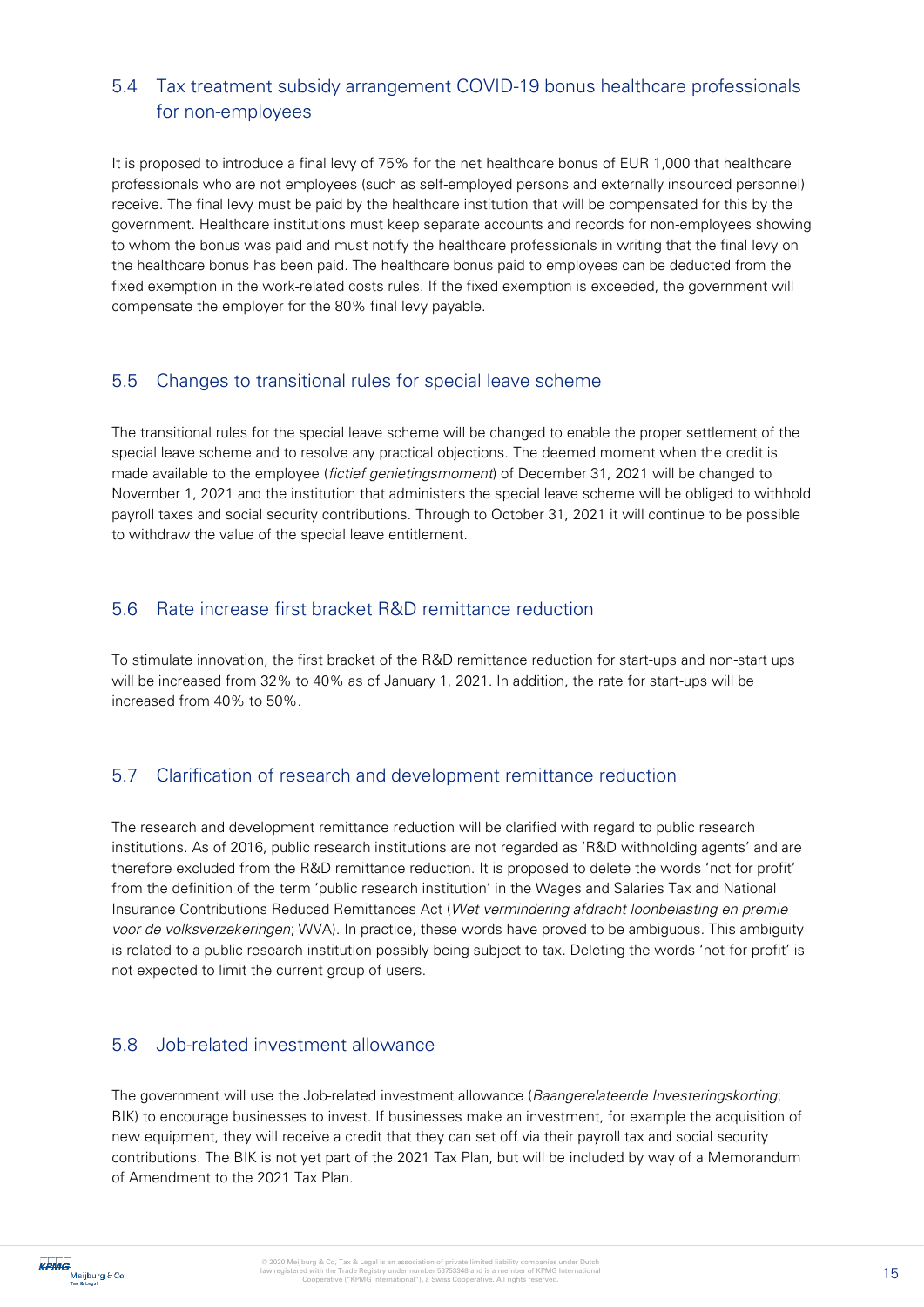# <span id="page-15-0"></span>5.9 Postponement of changes to taxation date for share option rights of start-ups and scale-ups

The change to the taxation date for share option rights of start-ups and scale-ups announced in May 2020 will be postponed. After consultation, it appeared that this sector is too diversified to be able to introduce a general rule. That is why the aim is to offer a bill for internet consultation in February 2021. The envisaged effective date is January 1, 2022,

# <span id="page-15-1"></span>5.10 Lump Sum Payment, Early Retirement Scheme and Leave Savings Scheme Bill (not part of the 2021 Tax Plan package)

On September 3, 2020 the Lump Sum Payment, Early Retirement Scheme and Leave Savings Scheme Bill (Wetsvoorstel bedrag ineens, RVU en verlofsparen) was presented to the Lower House of Parliament. This bill is part of the Pension Agreement. In this bill the government elaborates on three of the agreements made: more freedom of choice in the use of the pension (lump-sum payment), more options for early retirement (easing of the early retirement levy; RVU-heffing) and more scope to utilize the tax relief for saving leave for the purposes of early retirement (leave savings scheme). More information can be found in [our previous memorandum](https://meijburg.com/news/lump-sum-payment-early-retirement-scheme-and-leave-savings-scheme-bill) about this.

# <span id="page-15-2"></span>6 Real estate transfer tax

#### <span id="page-15-3"></span>6.1 Real estate transfer tax to 8%

The general real estate transfer tax rate will increase to 8% with effect from January 1, 2021. This rate applies to the acquisition of all immovable property, with the exception of the homes listed below.

#### <span id="page-15-4"></span>6.2 Real estate transfer tax rate for homes (principal residence) 2%

As from January 1, 2021, the 2% real estate transfer tax rate that currently applies to the acquisition of all types of homes will only apply to the acquisition of the legal title to homes (and the appurtenances acquired at the same time) which:

- are acquired by individuals; and
- serve as principal residence

A further requirement is that immediately prior to the acquisition, a clear, firm and unreserved statement is made in writing that the home will serve as principal residence. The 2% rate will therefore no longer apply to the acquisition of:

holiday homes;



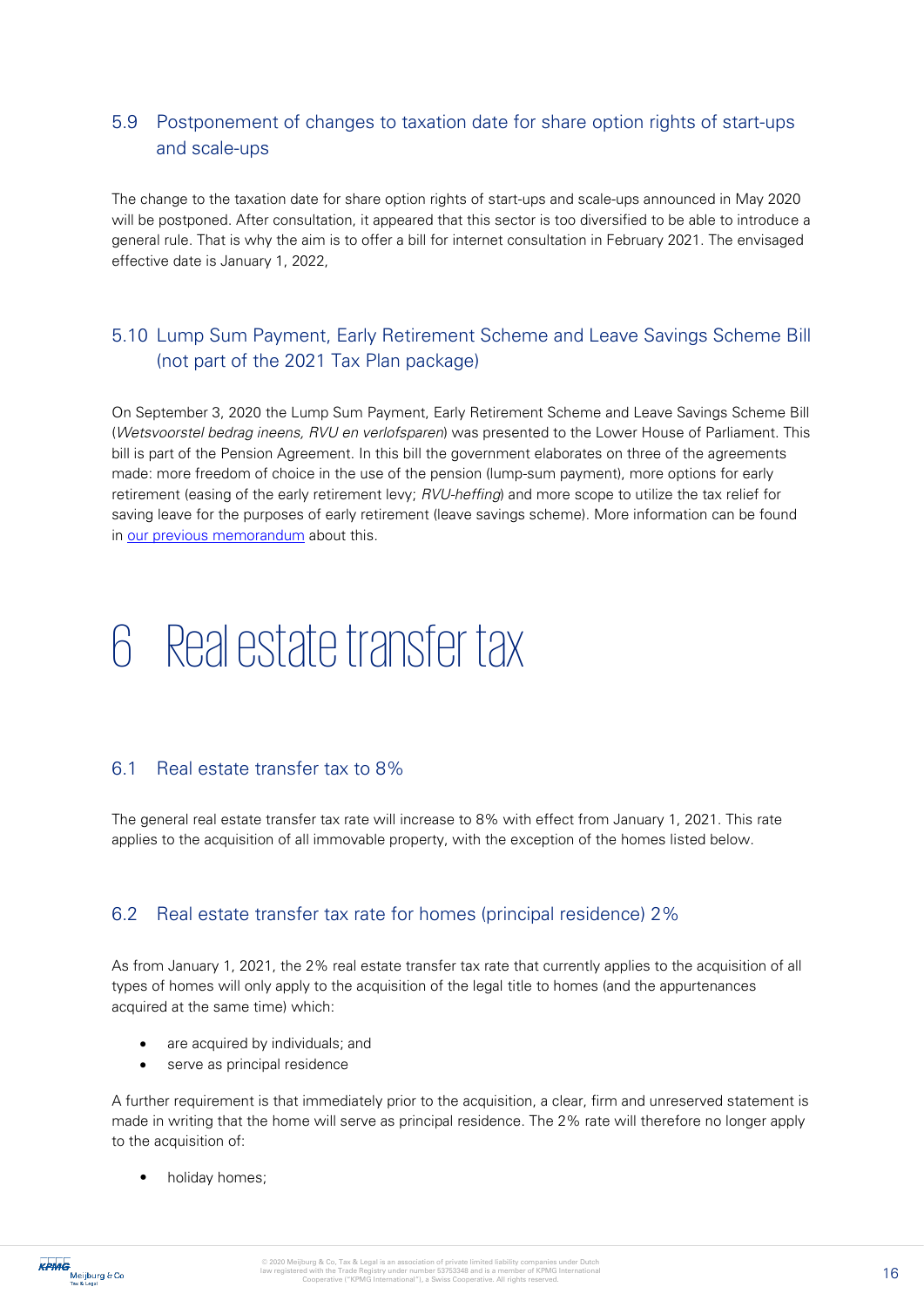- rented homes;
- homes used as offices;
- appurtenances acquired later, such as garages;
- homes acquired by legal entities, such as BVs and housing corporations;
- beneficial ownership of homes;
- shares in a BV that owns homes.

#### <span id="page-16-0"></span>6.3 Temporary exemption for starters on the housing market

During the period from January 1, 2021 to December 31, 2025, home acquisitions by first-time buyers are exempt. A first-time buyer is someone who is of age but not yet 35 years old, has not yet made use of the exemption and is going to use the home as their principal residence. The exemption can only be utilized if a tax return is filed together with a written statement that all conditions have been met.

#### <span id="page-16-1"></span>6.4 Always tax return if a real estate transfer tax exemption is invoked

In the case of acquisitions from January 1, 2021, a real estate transfer tax return must always be filed if an exemption is claimed, thus not only for the starters' exemption, but for all exemptions. In practical terms, this means that the tax return is automatically filed via the notary public when a notarial deed is prepared for an acquisition. If the acquisition is not recorded in a notarial deed, the acquirer will have to request the issue of a tax return within one month.

# <span id="page-16-2"></span>7 Environmental taxes

#### <span id="page-16-3"></span>7.1 CO<sub>2</sub> tax on Industrial Emissions Act

The government is taking measures to reduce CO<sub>2</sub> emissions in the Netherlands and to encourage companies to operate more sustainably. As part of this, it is proposed to introduce, from January 1, 2021, a CO<sub>2</sub> tax on industrial emissions that will primarily cover greenhouse gas emissions from and for industrial production and waste incineration.

The  $CO<sub>2</sub>$  tax should apply to all industrial greenhouse gas emissions insofar as they are covered by the European Emissions Trading Scheme (EU ETS), together with the CO<sub>2</sub> emissions from waste incineration plants plus companies that emit relatively large amounts of nitrous oxide. The incineration of industrial waste gases in the electricity sector will also be subject to the tax. The tax does not apply to greenhouse horticulturists covered by the EU ETS, a number of hospitals, universities, Schiphol Airport and auction halls. Companies that for the most part (more than 75% of their emissions) supply district heating plants also do not have to pay tax on the emissions attributable to this.

The tax is levied on the excess  $CO<sub>2</sub>$  emitted with the exempt tax, in the form of dispensation rights, decreasing annually until 2030. Due to the corona crisis, companies receive relatively more dispensation rights than they need in the first few years.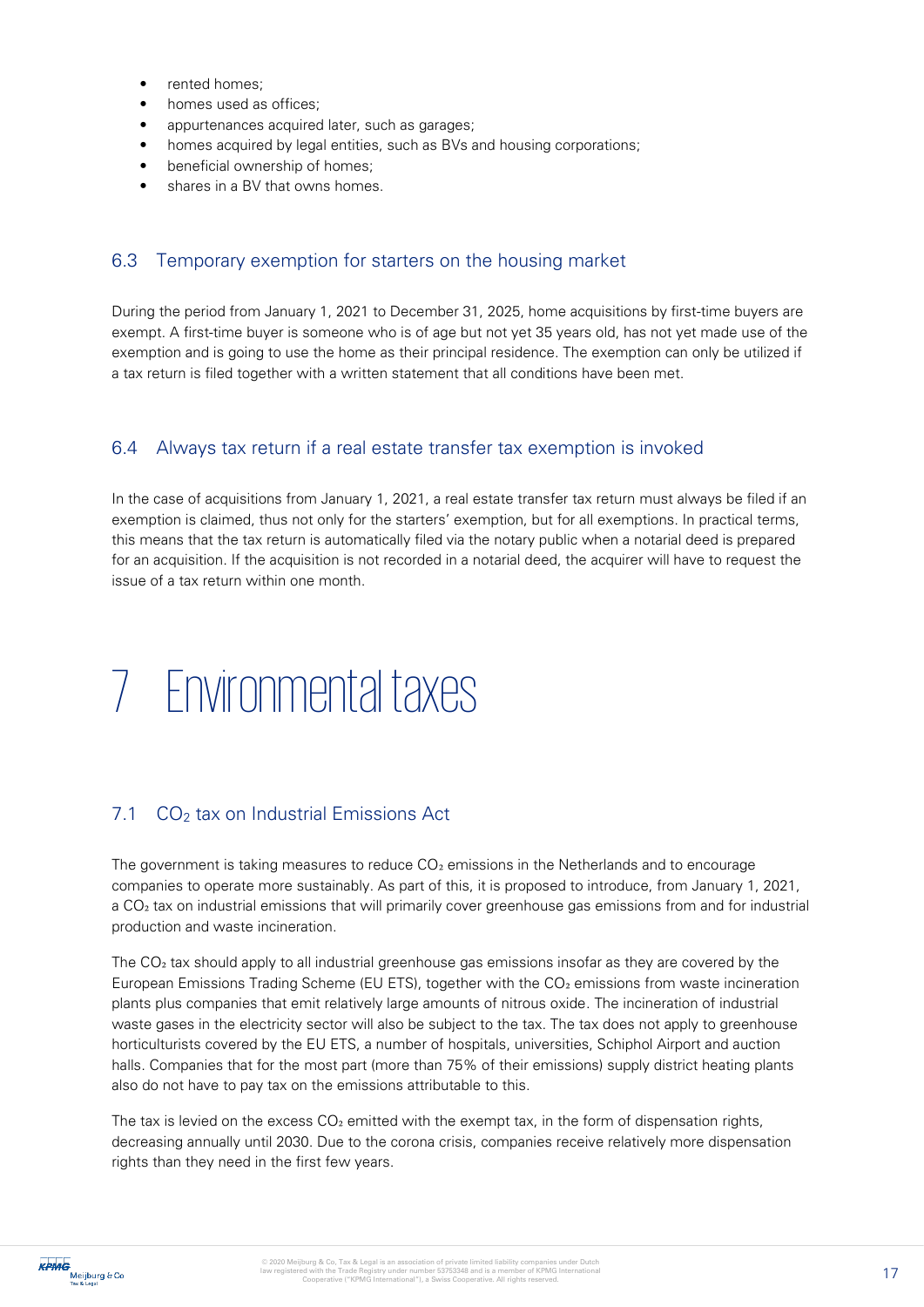The tax base in a year is determined by the taxed emissions. In the proposal, these are specified as the industrial annual emissions to be reduced with the granted exempted emissions in that year (dispensation rights), and to be reduced or increased by the transfer of dispensation rights in that year. Emissions related to power generation do not form part of the tax base, but are related to another bill that is currently pending before the Lower House of Parliament: the Power Generation (minimum CO<sub>2</sub> price) Act (Wet minimum CO<sub>2</sub>-prijs elektriciteitsopwekking). Parties will therefore not be confronted with both taxes for the same emissions.

The rate will be EUR 30 per tonne of  $CO<sub>2</sub>$  with effect from January 1, 2021. This rate increases in a straight-line by EUR 10.56 per year through 2030, so that the rate in 2030 is EUR 125 per tonne of CO2, according to the price level applicable for the year 2020. The level of the national tax per tonne of  $CO<sub>2</sub>$  also depends on the level of the EU ETS price. In the case of greenhouse gas systems, the difference between the rate laid down by law and the EU ETS price leads to the national tax. For taxpayers other than those with greenhouse gas systems, which are therefore not covered by the EU ETS, the national tax is equal to the rate laid down by law.

The tax due must be paid by way of a tax return no later than October 1 after the end of the calendar year in question. The distinctive characteristic of this taxation methodology is that the taxpayer itself calculates the tax that has become due and pays it by way of a tax return. The implementing tasks are the responsibility of the Netherlands Emissions Authority (NEA).

#### <span id="page-17-0"></span>7.2 Air passenger tax

The government aims to introduce an air passenger tax on January 1, 2021. The relevant bill to this end was adopted by the Lower House on April 1, 2020 and is currently being debated in the Upper House. The bill provides for a charge per departing passenger. Transfer passengers are excluded. The proposal also provides for an air freight tax, whereby aircraft that produce less noise are taxed less.

# <span id="page-17-1"></span>7.3 Replacement of the reduced rate scheme (postcoderoosregeling) with a subsidy measure (energy tax)

With effect from 2021, cooperatives and owners' associations can apply for a subsidy for a solar energy project or a small-scale wind energy project. As with the current reduced rate scheme, the new measure uses the postcode area to guarantee the local character. The government proposes to replace the current reduced rate scheme with a subsidy measure, with the subsidy being paid to the cooperative or owners' association, which then distributes it among the members.

#### <span id="page-17-2"></span>7.4 Extension of reduced rate for public charging stations (energy tax)

Until the end of 2020, a reduced rate of energy tax will apply to electricity supplied to charging stations for electric vehicles with a standalone connection. In practice, this concerns the public charging stations. In addition, for electricity supplied to a charging station for electric vehicles with a standalone connection no rate is set for the surcharge for sustainable energy (ODE). It is proposed to extend this measure until 2022.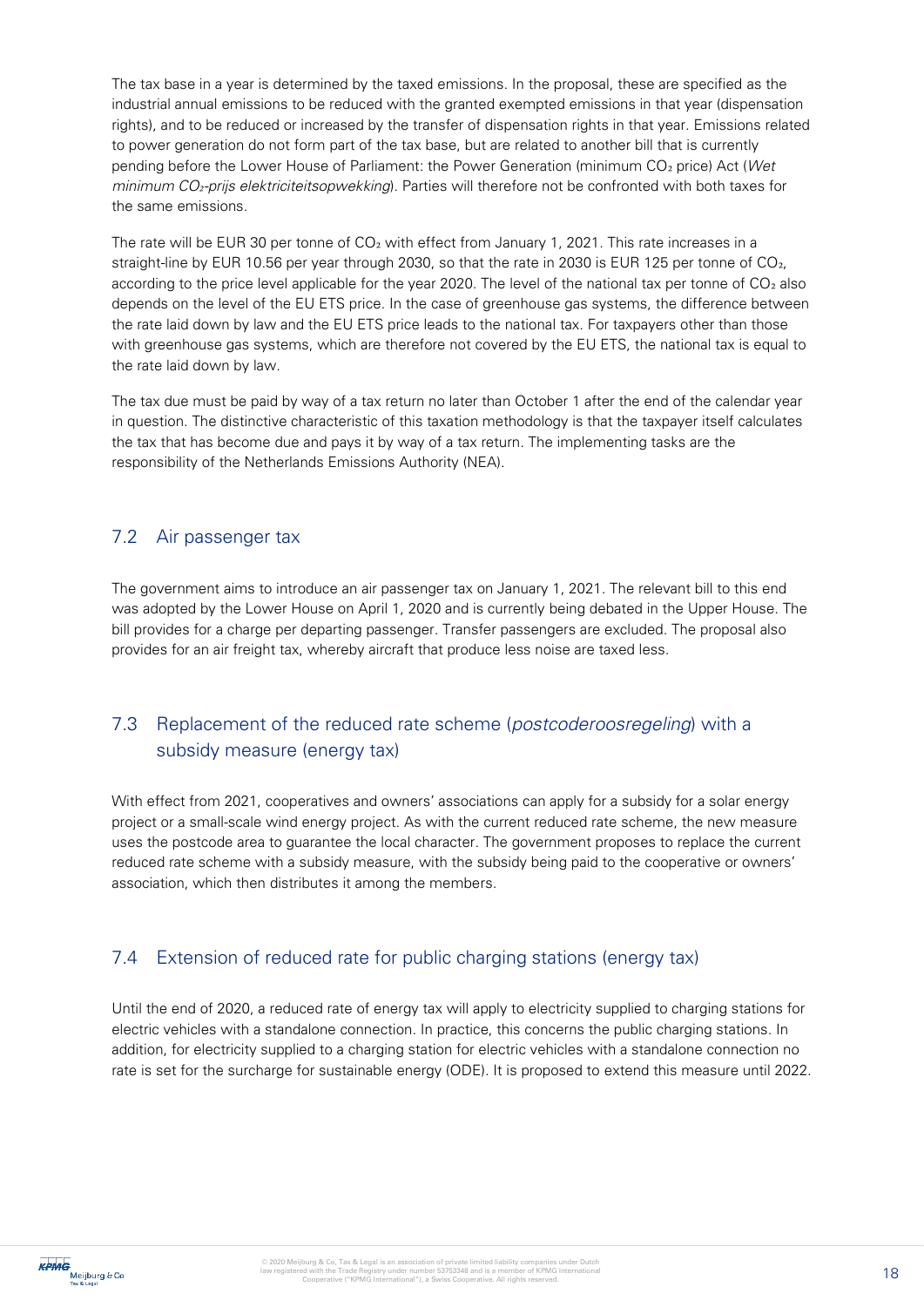### <span id="page-18-0"></span>7.5 Reduced rate for shore-side power plants (energy tax)

Shore-side power is electricity from the onshore distribution grid supplied to ships at berth. When ships use shore-side power, they are no longer dependent on their own mineral oil-powered generators for their own electricity supply. This improves air quality, reduces noise emissions and reduces  $CO<sub>2</sub>$  emissions. It is proposed to apply a reduced rate of EUR 0.0005 per kWh to supplies of electricity to shore-side power plants that meet the conditions for energy tax and not to set a rate for the surcharge for sustainable energy.

### <span id="page-18-1"></span>7.6 Legislative proposal for ODE rates 2021 and 2022 (energy tax)

This bill includes a proposal for the rates for the storage of sustainable energy and climate transition (surcharge for sustainable energy; ODE) in 2021 and 2022. The ODE is a tax on the use of electricity and natural gas that is designed to finance the cash expenditure associated with the Stimulering Duurzame Energietransitie (SDE++) subsidy measure. In addition to sustainable energy production, the SDE++ also stimulates a reduction in  $CO<sub>2</sub>$ . The ODE is a surcharge on the energy tax and therefore follows the energy tax rate structure.

#### <span id="page-18-2"></span>7.7 Changing the term 'establishment' in respect of waste tax

In respect of waste tax, reference is made to the term 'establishment' as intended by the Environmental Management Act (Wet milieubeheer). Upon the entry into force of a provision in the Act implementing the Environmental and Planning Act (Invoeringswet Omgevingswet), the definition of the term 'establishment' in the Environmental Management Act will no longer apply. This change must be reflected in the waste tax. The measure has been removed from the 2021 Tax Plan package and will be transferred to the Tax Miscellaneous Provisions Act 2022 (Fiscale verzamelwet 2022). This is possible because the intended entry into force of the Environmental and Planning Act has been postponed until January 1, 2022.

# <span id="page-18-3"></span>8 2021 Tax Plan miscellanea

- In order to remove any potential conflict with EU law, the government intends to limit the **crediting of dividend withholding tax** and tax on games of chance against corporate income tax as of January 1, 2022. The crediting of these withholding taxes will be limited to the corporate income tax due in one year. This is particularly important in loss situations. The withholding taxes that are not credited can be carried forward to a later year. In anticipation of and in deviation from this arrangement, a policy statement will be made to the effect that the inspector may, in certain situations and subject to conditions, grant a refund of dividend withholding tax and tax on games of chance to foreign entities, in order to prevent a conflict with EU law.
- The **bank tax** rate will be increased once in 2021 to 0.066% on short-term debt (term less than 1 year) and 0.033% on long-term debt (term from 1 year). This represents a 50% increase in the rates.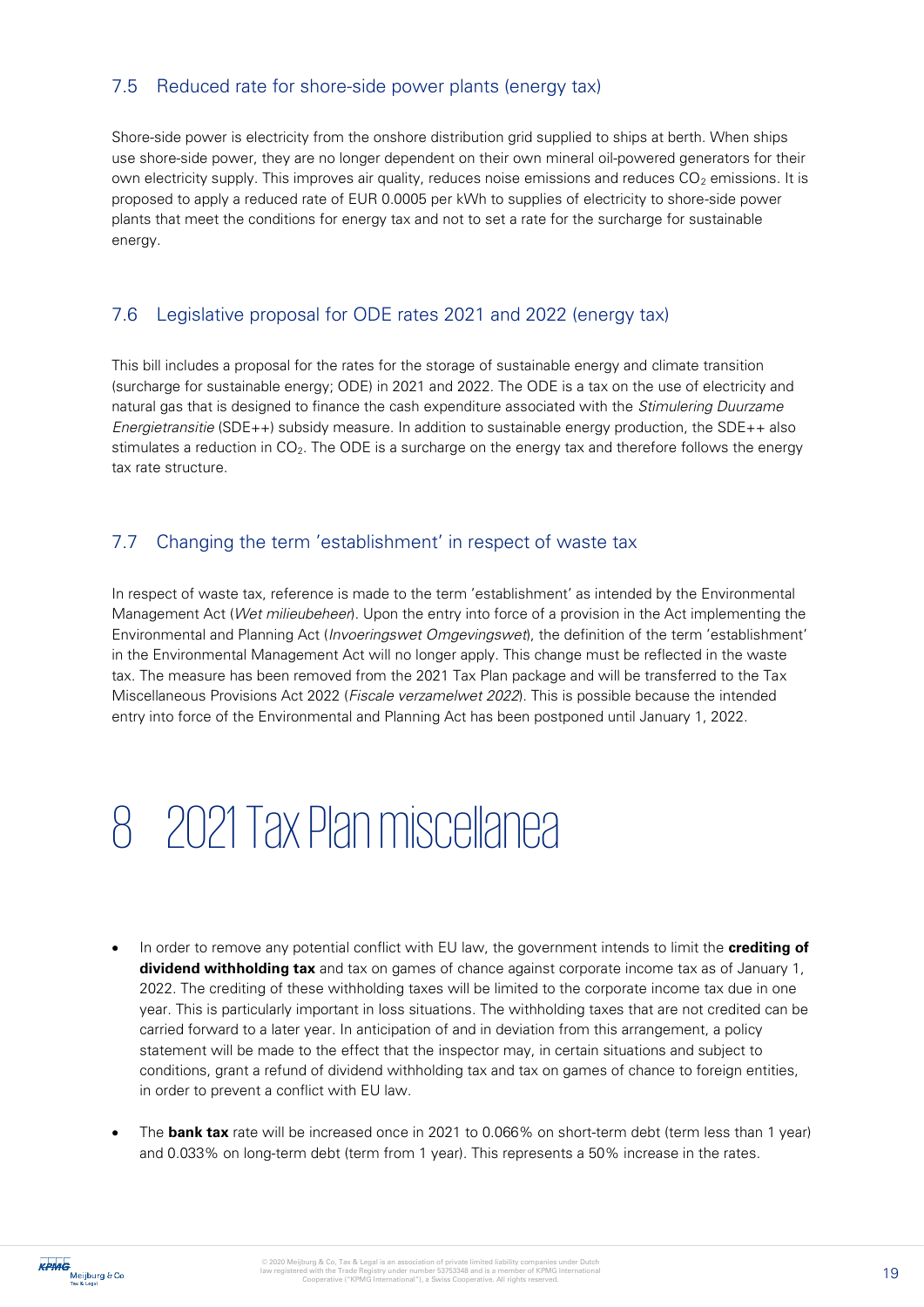- Transitional rules will be included in the 1928 **Nature Conservation Act** (Natuurschoonwet; NSW) to accompany the amendment of the conditions for NSW estates following the evaluation of the NSW. In addition, an exemption from dividend withholding tax will be introduced for NSW estates.
- The taxable event in the private motor vehicle and motorcycle tax (**BPM**) is brought forward from the date of transfer to the date of registration. The  $CO<sub>2</sub>$  bracket limits and the bracket rates for private motor vehicles as well as the  $CO<sub>2</sub>$  limit and the rate for the diesel surcharge for private motor vehicles for 2021 will be tightened in line with technological developments. The tightening will not be applied to the flat rate. The bracket limits are reduced by 4.2%, the rates are first indexed with the table adjustment factor for 2021 (1.016) and then increased by 4.38%.
- The bill on the Improved Feasibility of **Allowances** Act (Wet verbetering uitvoering toeslagen) contains the initial improvements and alternatives for a better and more humane system within the allowances regime.
- With effect from January 1, 2021, **attachment by garnishment** can only be imposed electronically. For the Dutch tax authorities, an exception is included to the rule that attachment by garnishment can only be imposed electronically.

# <span id="page-19-0"></span>9 Other tax developments

There are a number of other relevant tax-related developments that are not part of the 2021 Tax Plan package. We will deal with some of these briefly below.

# <span id="page-19-1"></span>9.1 Relief and recovery package for the economy and labor market (Emergency package 3.0)

On August 28, 2020, by letter to the Lower House of Parliament, the government presented a relief and recovery package for businesses and workers, which follows on from the two previous emergency packages. The new package aims to provide perspective and clarity and is based on three pillars: (i) the continuance of relief, including liquidity relief and extending the Temporary emergency bridging measure to retain jobs (Tijdelijke noodmaatregel overbrugging voor behoud van werkgelegenheid; NOW), the Overhead Compensation SMEs (Tegemoetkoming Vaste Lasten mkb; TVL) and the Temporary emergency bridging measure for self-employed persons (Tijdelijke overbruggingsregeling zelfstandig ondernemers; TOZO) by nine months; (ii) stimulating and accelerating investments; and (iii) a supplementary social package. The extension of the relief measures will take place under a (phased) tightening of the conditions, so that these are more focused on the long-term. An important part of the new package concerns the phasing out of the more flexible special deferral of payment policy for tax debts, including a payment arrangement for the accrued tax debt, and changes to several related measures. The relief and recovery package is discussed in more detail in [this memorandum.](https://meijburg.nl/nieuws/steun-en-herstelpakket-voor-economie-en-arbeidsmarkt-noodpakket-30)

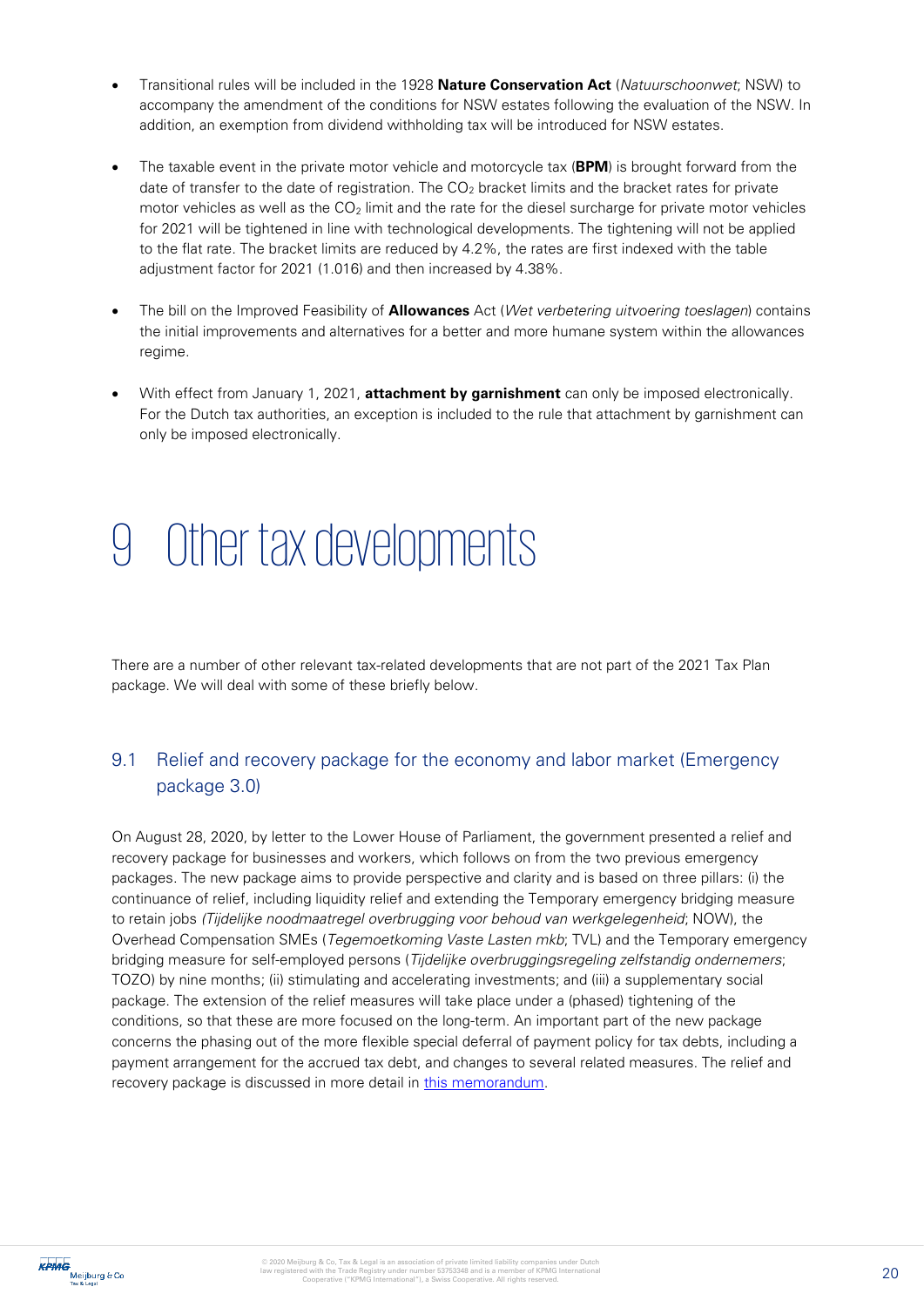#### <span id="page-20-0"></span>9.2 The UBO register

On June 23, 2020 the [Upper House adopted](https://meijburg.nl/eerste-kamer-stemt-in-met-ubo-register) the bill on the registration of ultimate beneficial owners (UBOs) of Dutch companies and other legal entities. With this approval, the parliamentary debates on the bill have been completed. With effect from July 8, 2020, all Dutch legal entities must keep records of their UBOs, and from September 27, 2020, the obligation to enter these details in the Dutch UBO register will take effect.

#### <span id="page-20-1"></span>9.3 Mandatory Disclosure Directive (DAC6)

As of July 1, 2020 the Mandatory Disclosure Rules (EU DAC6 Directive) took effect in the Netherlands. However, as a result of the corona crisis, the deadlines for reporting reportable cross-border arrangements have been [extended.](https://meijburg.nl/nieuws/uitstel-deadline-meldingen-op-grond-van-mandatory-disclosure-rules-dac6) During the parliamentary debates on the Dutch implementation of the Mandatory Disclosure Rules it was acknowledged that, in practice, it can be difficult to determine whether or not a certain arrangement is reportable. The 'Guidelines for Reportable Cross-border Arrangements' published on June 30, 2020 by Decree dated June 24, 2020, provide further details about the reporting obligation for 'Dutch' intermediaries or 'relevant taxpayers'. The Guidelines may be updated in the future. More information can be found in [our previous memorandum](https://meijburg.nl/nieuws/leidraad-mandatory-disclosure-rules-dac6-gepubliceerd) about this.

### <span id="page-20-2"></span>9.4 Proposal to extend the Directive on administrative cooperation to digital platforms (DAC7)

On July 15, 2020 the European Commission approved a new tax package, including a proposal to extend the Directive on administrative cooperation to digital platforms (DAC7). This new proposal should ensure that these platforms provide information on the income generated by sellers on online platforms to the Member States that automatically exchange this information with the other Member States. This proposal is included in the tax agenda of the Council and requires unanimous approval before it can be applied.

### <span id="page-20-3"></span>9.5 Report by the Advisory Committee on the Taxation of Multinationals

The 145-page Committee report 'Striking a balance in corporate income tax' was published by the Ter Haar Committee on April 15, 2020. More information can be found in [our previous memorandum](https://meijburg.nl/nieuws/samenvatting-rapport-adviescommissie-belastingheffing-van-multinationals) about this. The government has announced that it will introduce legislation during the remaining term of this government in order to have two important measures from the report to take effect on January 1, 2022: the limitation of the loss set-off (see 1.4) and not applying downward adjustments by virtue of the arm's-length principle if this leads to a mismatch (see 1.6). With regard to the other measures outlined, such as, for example, tightening up the existing CFC rules, the government believes that further investigation or international consensus is desirable first.

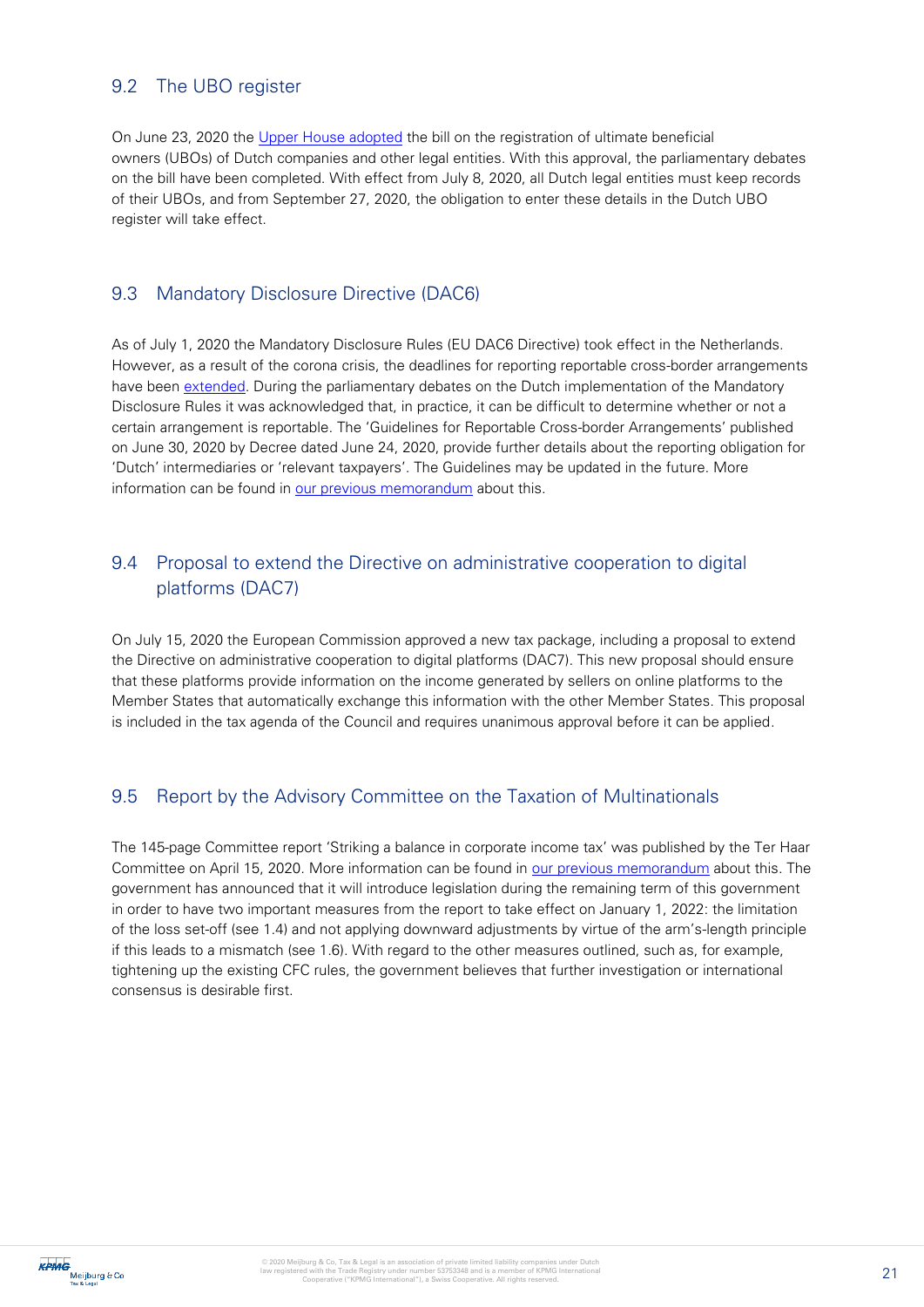# <span id="page-21-0"></span>9.6 Building Blocks for a Better Tax System

On May 18, 2020 the 'Building Blocks for a Better Tax System' package was published. The reports, which together contain more than 1000 pages of text, have resulted in 169 detailed policy options on a large number of taxes that can be used by a future government. The detailed policy options will obviously become part of the various election manifestos and will play a significant role in the formation of a new government after the national election in 2021. Although this is therefore all still in the future, it is nevertheless worthwhile examining the proposed policy options. More information can be found in our [previous memorandum](https://meijburg.nl/nieuws/bouwstenen-voor-een-beter-belastingstelsel) about this.

#### <span id="page-21-1"></span>9.7 OECD Pillar 1 and Pillar 2: taxation in a digital economy

The OECD, together with the countries belonging to the Inclusive Framework (IF), has drawn up a Programme of Work to find a global solution to the taxation of profits in the digital economy. This Programme of Work comprises two pillars:

- 1. Pillar 1 deals with new rules on taxable presence and profit allocation. For the first pillar, a framework for a possible unified approach was developed in October 2019. This unified approach contains a new way of distributing profits between countries that fits within the digital economy by allocating more profits to market countries. New rules are introduced that apply to companies supplying products or services aimed at individual end users. In addition to the existing permanent establishment, a new nexus concept will be introduced and new and modified profit allocation rules will apply;
- 2. Pillar 2 concerns measures directed towards ensuring a minimum level of taxation for internationally operating companies. Despite the various anti-BEPS measures taken, several countries within the IF note that there are still incentives entailing residual risks of profit shifting to low-tax countries, partly in relation to intangible assets that are certainly vitally important in more digitalized business models. In the Programme of Work, the IF therefore agreed in November 2019 to develop measures to ensure that internationally operating companies always pay at least a minimum level of profit tax. Residual risks of base erosion and profit shifting can thus be effectively addressed. However, countries remain free to set up their own profit tax system and choose their own profit tax rate. Instead, the proposed Pillar 2 measures seek to give countries the freedom to levy taxes if the income of an internationally operating company outside its own country is not taxed at least at a minimum effective rate. This reduces the incentive to shift profits to low-tax countries and sets a lower limit on tax competition between countries.

Initially the aim was to reach a compromise on a global solution by 2020 at the latest, but this is unlikely to be achieved. Indeed, the date by which important decisions for both Pillars should be taken has been postponed from July 2020 to October 2020, due to insufficient progress being made, in particular on Pillar 1.

# <span id="page-21-2"></span>9.8 Financial service entities and provision of information followed by its exchange with other countries

At the end of 2019, the Deputy Minister of Finance published a draft of the proposed changes to the International Assistance in the Levying of Taxes Act (IALTA) Implementation Decree, which will enable financial service entities within a group to demonstrate their actual presence in the Netherlands. Based on the draft changes, the payroll requirement of EUR 100,000 and the office space requirement of 24 months will also be included. The requirements currently included (place of business must be in the Netherlands and the taxpayer must not be regarded as a tax resident in and by another country) will be canceled in